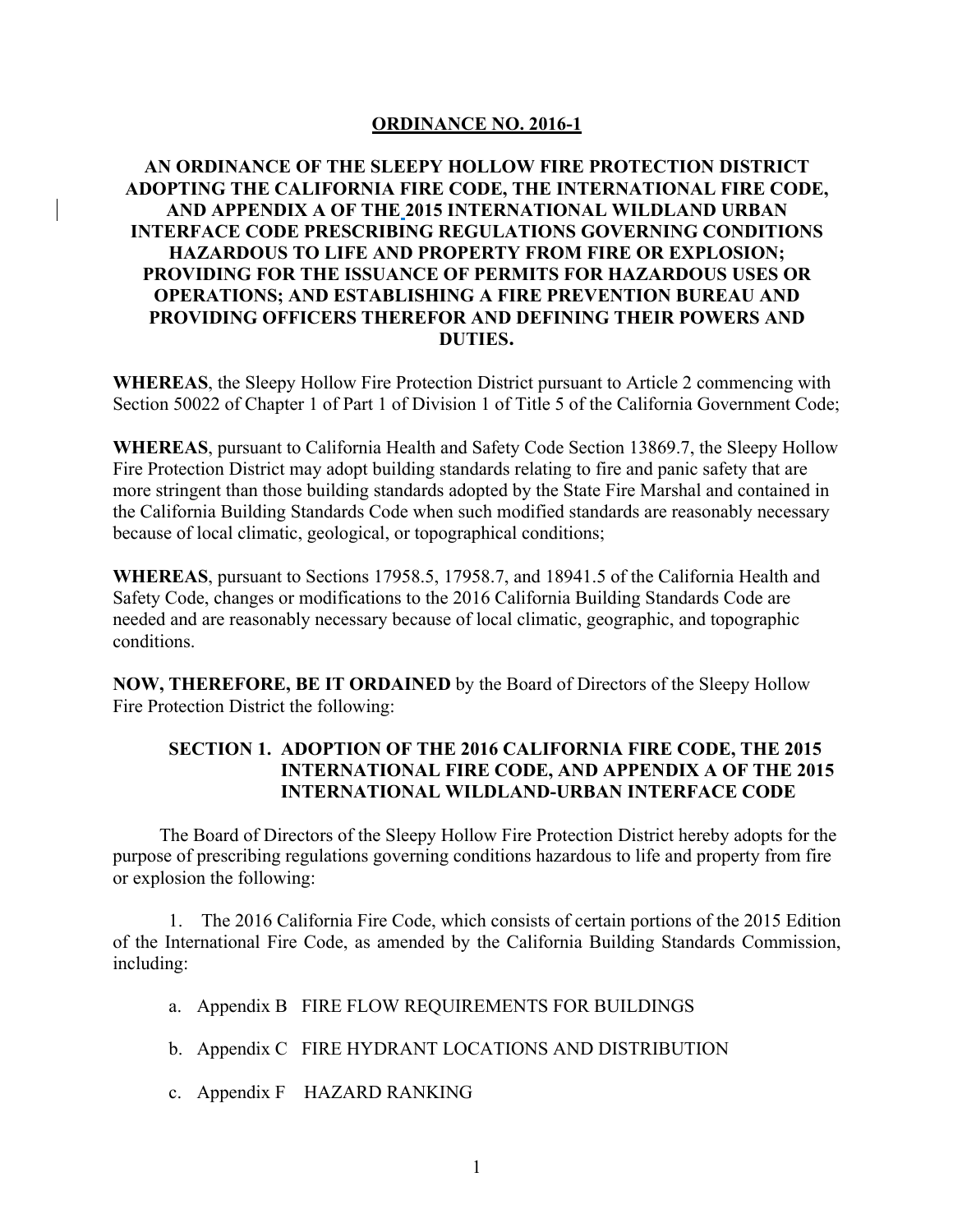## d. Appendix H HAZARDOUS MATERIALS MANAGEMENT PLANS AND HAZARDOUS MATERIALS INVENTORY STATEMENTS

#### e. Appendix N TEMPORARY HAUNTED HOUSES, GHOST WALKS AND SIMILAR AMUSEMENT USES.

2. The International Fire Code published by the International Fire Code Council, Inc., 2015 Edition hereof and the whole thereof, save and except such portions as are hereinafter deleted, modified, or amended by Section 11 of this Ordinance.

 3. Appendix A of the 2015 Edition of the International Wildland-Urban Interface Code, save and except such portions as are hereafter deleted, modified, or amended by Section 11 of this Ordinance.

 Not less than one (1) copy of the Codes and Standards hereby adopted is filed in the office of the Fire Marshal of the Ross Valley Fire Department, and the same are hereby adopted and incorporated fully as if set out at length herein, and from the date on which this Ordinance shall take effect and the provisions thereof shall be controlling within the limits of the Sleepy Hollow Fire Protection District.

## **SECTION 2. ESTABLISHMENT AND DUTIES OF THE FIRE PREVENTION BUREAU**

 The 2016 California Fire Code, which consists of certain portions of the 2015 edition of the International Fire Code as amended by the California Building Standards Commission, and the 2015 edition of the International Fire Code as adopted and amended herein, shall be enforced by the Fire Prevention Bureau of the Ross Valley Fire Department and shall be operated under the supervision of the Fire Chief of the Ross Valley Fire Department.

#### **SECTION 3. DEFINITIONS**

 Wherever they appear in the California and International Fire Codes, unless otherwise provided, the following words shall have the meanings ascribed to them in this Section:

 a. Wherever the words "Fire Code" are used they shall mean those Codes and Standards adopted in Section 1 of this Ordinance.

 b. Wherever the word "jurisdiction" is used in the Fire Code, it shall be held to mean the Sleepy Hollow Fire Protection District.

 c. Wherever the term "counsel" is used in the Fire Code, it shall be held to mean the attorney for the Sleepy Hollow Fire Protection District.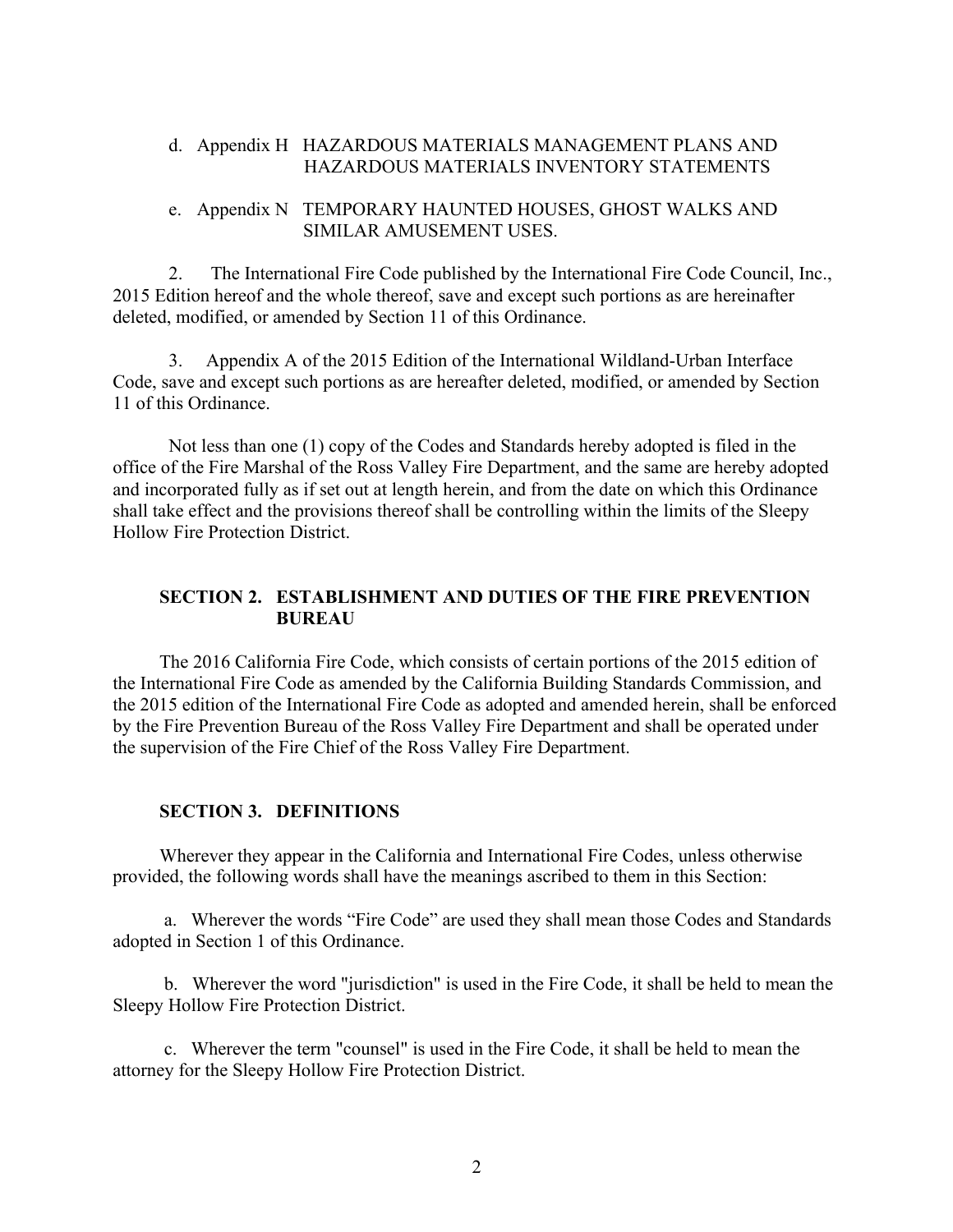d. Wherever the words "Fire Code Official" are used in the Fire Code, they shall be held to mean the Fire Chief or Fire Marshal of the of the Ross Valley Fire Department.

# **SECTION 4. ESTABLISHMENT OF GEOGRAPHIC LIMITS OF DISTRICTS IN WHICH STORAGE OF CLASS I AND CLASS II LIQUIDS IN OUTSIDE ABOVE-GROUND TANKS IS PROHIBITED**

The geographic limits referred to in Section 5704.2.9.6.1 of the International Fire Code in which storage of Class I and Class II liquids in outside above-ground tanks is prohibited are amended as follows: Within Sleepy Hollow Fire Protection District Jurisdictional Boundaries. Exceptions may be granted by the Fire Chief.

# **SECTION 5. ESTABLISHMENT OF GEOGRAPHIC LIMITS OF DISTRICTS IN WHICH STORAGE OF CLASS I AND CLASS II LIQUIDS IN ABOVE-GROUND TANKS IS PROHIBITED**

The geographic limits referred to in Section 5706.2.4.4 of the International Fire Code in which storage of Class I and Class II liquids in above-ground tanks is prohibited are amended as follows: Within Sleepy Hollow Fire Protection District Jurisdictional Boundaries. Exceptions may be granted by the Fire Chief.

# **SECTION 6. ESTABLISHMENT OF THE GEOGRAPHIC LIMITS OF DISTRICTS IN WHICH THE STORAGE OF STATIONARY TANKS OF FLAMMABLE CRYOGENIC FLUIDS IS TO BE PROHIBITED**

 The geographic limits referred to in Section 5806.2 of the International Fire Code in which the storage of flammable cryogenic fluids in stationary containers are prohibited are hereby established as follows: Within Sleepy Hollow Fire Protection District Jurisdictional Boundaries. Exceptions may be granted by the Fire Chief.

# **SECTION 7. ESTABLISHMENTS OF GEOGRAPHIC LIMITS IN WHICH STORAGE OF LIQUEFIED PETROLEUM GASES IS TO BE RESTRICTED**

The geographic limits referred to in Section 6104.2 of the International Fire Code in which storage of liquefied petroleum gas is restricted are amended as follows: Within Sleepy Hollow Fire Protection District Jurisdictional Boundaries. Exceptions may be granted by the Fire Chief.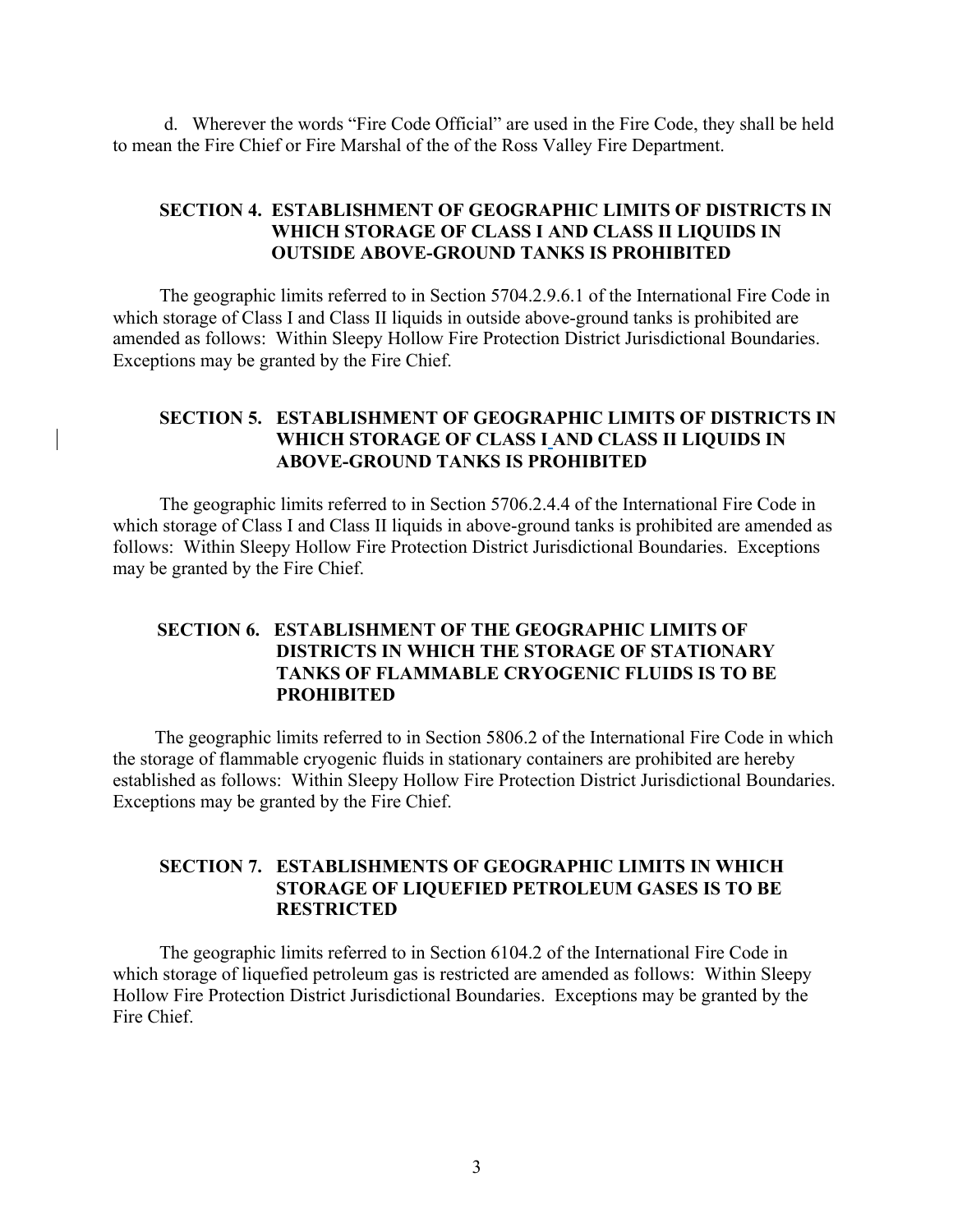# **SECTION 8. ESTABLISHMENT OF GEOGRAPHIC LIMITS OF DISTRICTS IN WHICH STORAGE OF EXPLOSIVES AND BLASTING AGENTS IS TO BE PROHIBITED**

 The geographic limits in which storage of explosives and blasting agents is prohibited are hereby established as follows: Within Sleepy Hollow Fire Protection District Jurisdictional Boundaries. Exceptions may be granted by the Fire Chief.

#### **SECTION 9. ESTABLISHMENT OF THE GEOGRAPHIC LIMITS OF DISTRICTS IN WHICH THE STORAGE OF COMPRESSED NATURAL GAS IS TO BE PROHIBITED**

 The geographic limits in which the storage of compressed natural gas is prohibited are hereby established as follows: Within Sleepy Hollow Fire Protection District Jurisdictional Boundaries. Exceptions may be granted by the Fire Chief.

## **SECTION 10. ESTABLISHMENT OF THE GEOGRAPHIC LIMITS OF DISTRICTS IN WHICH THE STORAGE OF HAZARDOUS MATERIALS IS TO BE PROHIBITED OR LIMITED**

The geographic limits in which the storage of hazardous materials is prohibited or limited are hereby established as follows: Within Sleepy Hollow Fire Protection District Jurisdictional Boundaries. Exceptions may be granted by the Fire Chief.

## **SECTION 11. AMENDMENTS MADE TO THE 2016 CALIFORNIA FIRE CODE, THE 2015 INTERNATIONAL FIRE CODE, AND THE 2015 INTERNATIONAL WILDLAND-URBAN INTERFACE CODE**

 The 2016 California Fire Code and the 2015 International Fire Code are hereby amended and changed in the following respects:

1. Section 102.5 of Chapter 1 is hereby amended as follows:

**Section 102.5. Application of Residential Code**. Where structures are designed and constructed in accordance with the California Residential Code, the provisions of this Code shall apply as follows:

**Construction and Design Provisions**. Provisions of this Code pertaining to the exterior of the structure shall apply including, but not limited to, premises identification, fire apparatus access, and water supplies. Provisions of this Code pertaining to the interior of the structure when specifically required by this Code including, but not limited to, Section 605.11 and Section 903.2 shall apply. Where interior or exterior systems or devices are installed, construction permits required by Section 105.7 of this Code shall also apply.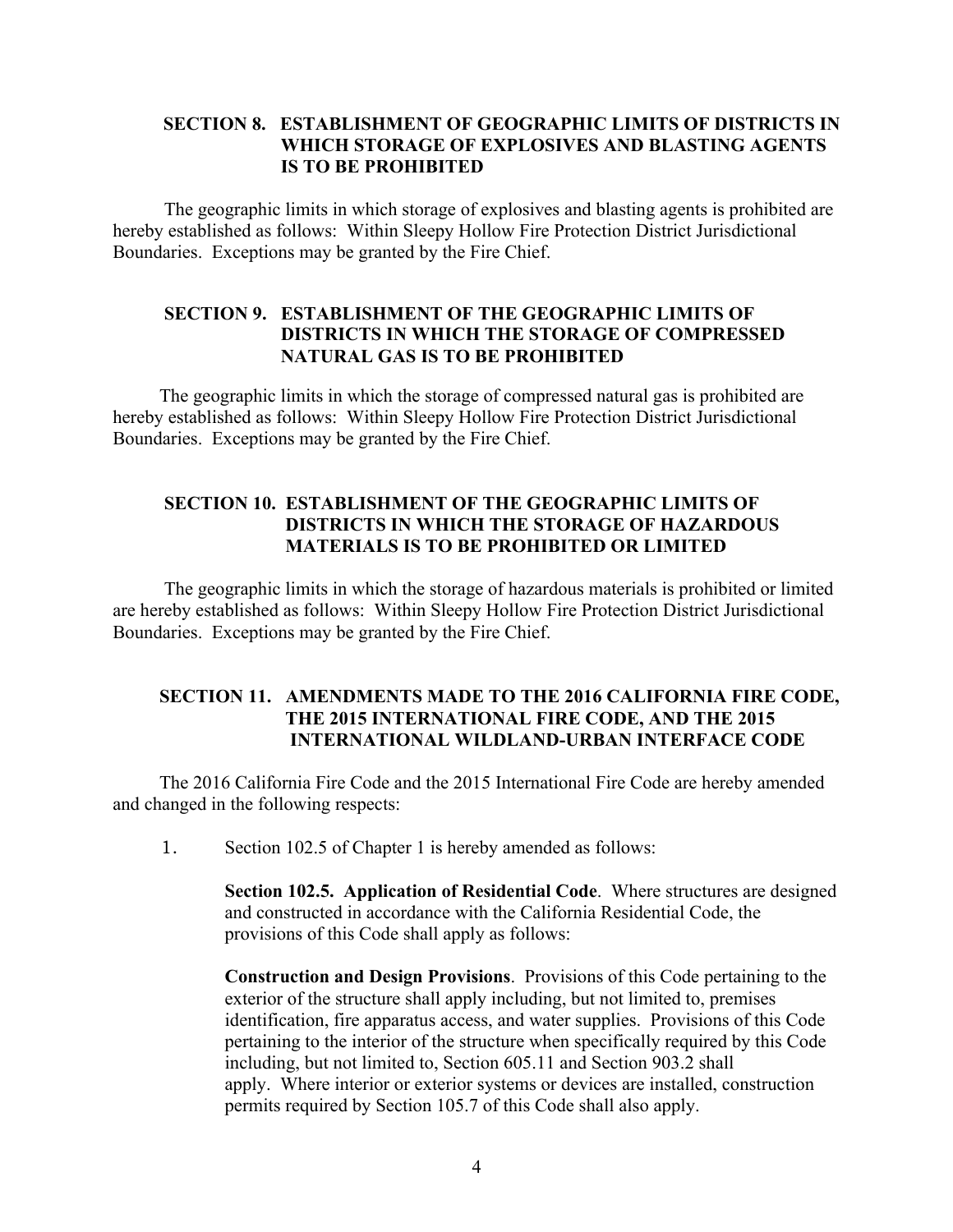2. Section 102.7.3 is hereby added to Chapter 1 as follows:

**Section 102.7.3. Nationally Recognized Listed Products**. Any installation of products and equipment due to permits required by this Code shall be Labeled and Listed, as defined in Section 202.

3. Section 104.1.1 is hereby added to Chapter 1 as follows:

**Section 104.1.1. Supplemental Rules, Regulations, and Standards.** The Fire Code Official is authorized to render interpretations of this Code and to make and enforce rules and supplemental regulations and to develop Fire Protection Standards or Policies to carry out the application and intent of this Code.

4. Section 104.12 is hereby added to Chapter 1 as follows:

**Section 104.12. Damages and Expense Recovery**. The expense of securing any emergency that is within the responsibility for enforcement of the Fire Chief or their designee as given in Section 104 is a charge against the person who caused the emergency. Damages and expenses incurred by any public agency having jurisdiction or any public agency assisting the agency having jurisdiction shall constitute a debt of such person and shall be collectible by the Fire Chief or their designee for proper distribution in the same manner as in the case of an obligation under contract expressed or implied. Expenses as stated above shall include, but not be limited to, equipment and personnel committed and any payments required by the public agency to outside business firms requested by the public agency to secure the emergency, monitor remediation, and clean up.

5. Section 104.13 is hereby added to Chapter 1 as follows:

**Section 104.13. Fire Prevention Resource Sharing.** Other enforcement agencies shall have authority to render necessary assistance in plan review, inspection, code interpretation, enforcement, and other fire prevention services when requested to do so.

 6. Section 105.6.49 of Chapter 1 is hereby amended by adding the following additional operational permits:

- 4. **Aircraft Refueling Vehicles.** An operational permit is required to operate aircraft refueling vehicles. See Chapter 20.
- 5. **Fire Protection Plan.** An operational permit is required to implement a fire protection plan.
- 6. **Radioactive Material.** An operational permit is required to store or handle at any installation more than one (1) microcurie (37,000 Becquerel)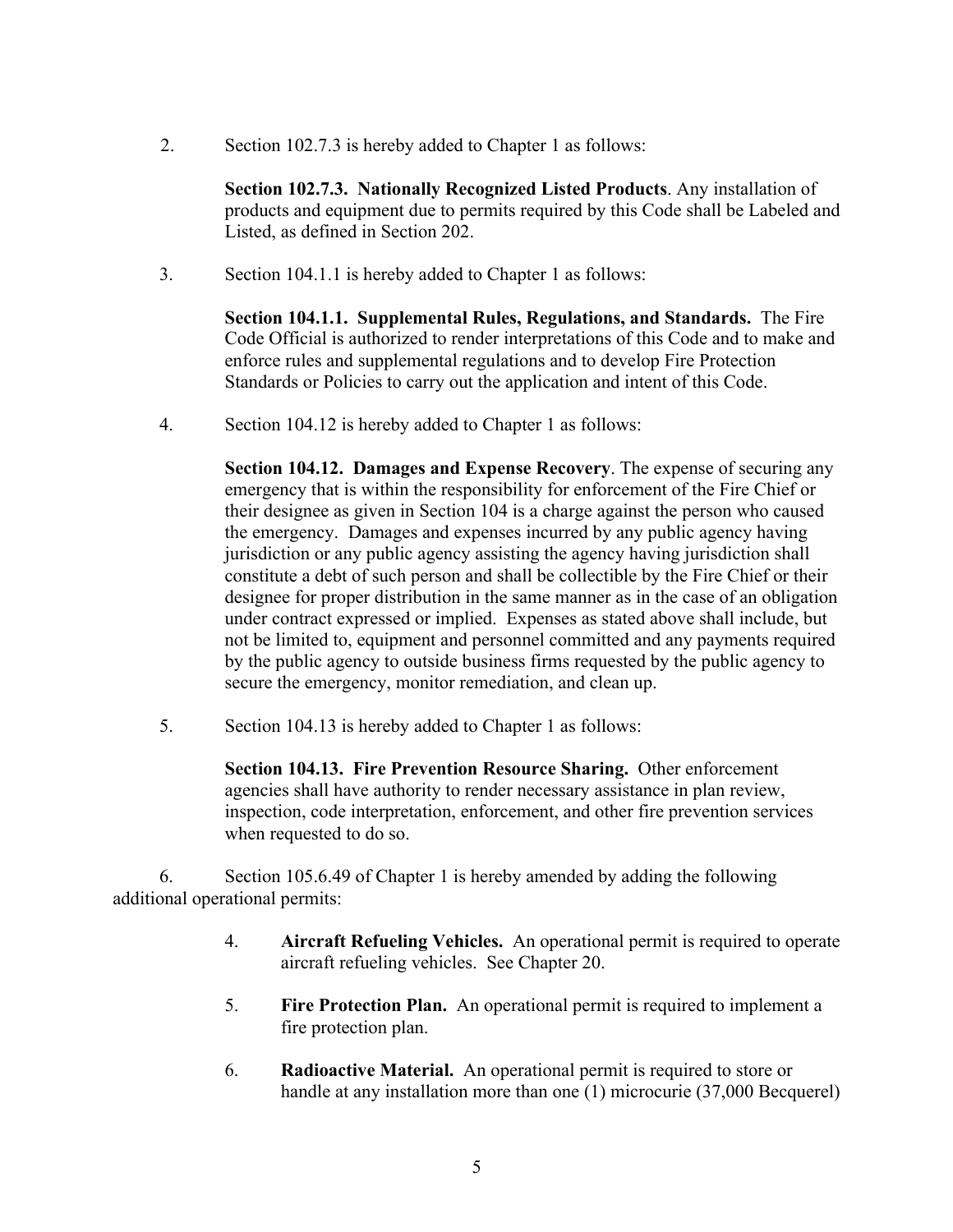of radioactive material not contained in a sealed source or more than one (1) millicurie (37,000,000 Becquerel) of radioactive material in a sealed source or sources, or any amount of radioactive material for which specific license from the U.S. Nuclear Regulatory Commission is required.

7. Section 105.7.19 is hereby added to Chapter 1 as follows:

**Section 105.7.1. Vegetation Management Plan**. A construction permit is required to implement a vegetation management plan.

8. Section 109 of Chapter 1 is amended by adding Section 109.3.5 as follows:

**Section 109.3.5. Abatement of Clearance of Brush or Vegetative Growth from Structures.** The executive body is authorized to instruct the Fire Chief to give notice to the owner of the property upon which conditions regulated by Section 304.1.2 of Chapter 3 and Section 4907.1 of Chapter 49 exists to correct such conditions. If the owner fails to correct such conditions, the executive body is authorized to cause the same to be done and make the expense of such correction a lien upon the property where such condition exists.

9. Sections 109.4 and 109.4.1 of Chapter 1 are hereby amended as follows:

**Section 109.4. Violation Penalties**. Persons who shall violate a provision of this Code or shall fail to comply with any of the requirements thereof or who shall erect, install, alter, repair, or do work in violation of the approved construction documents or directive of the Fire Code Official, or of a permit or certificate used under provisions of this Code, shall be guilty of a misdemeanor, punishable by a fine of not more than Five Hundred Dollars (\$500.00) or by imprisonment not exceeding ninety (90 days), or both such fine and imprisonment. Each day that a violation continues after due notice has been served shall be deemed a separate offense.

**Section 109.4.1. Abatement of Violation**. In addition to the imposition of the penalties herein described, the Fire Code Official is authorized to institute appropriate action to prevent unlawful construction or to restrain, to correct or abate a violation, to prevent illegal occupancy of a structure or premises, or to stop an illegal act, conduct of business, or occupancy of a structure on or about any premises.

 10. Section 111.4 of Chapter 1 is hereby amended by specifying the fine amounts as not less than [amount] dollars, and not more than [amount] dollars as follows:

> Not less than Five Hundred Dollars (\$500.00), and not more than One Thousand Five Hundred Dollars (\$1,500.00).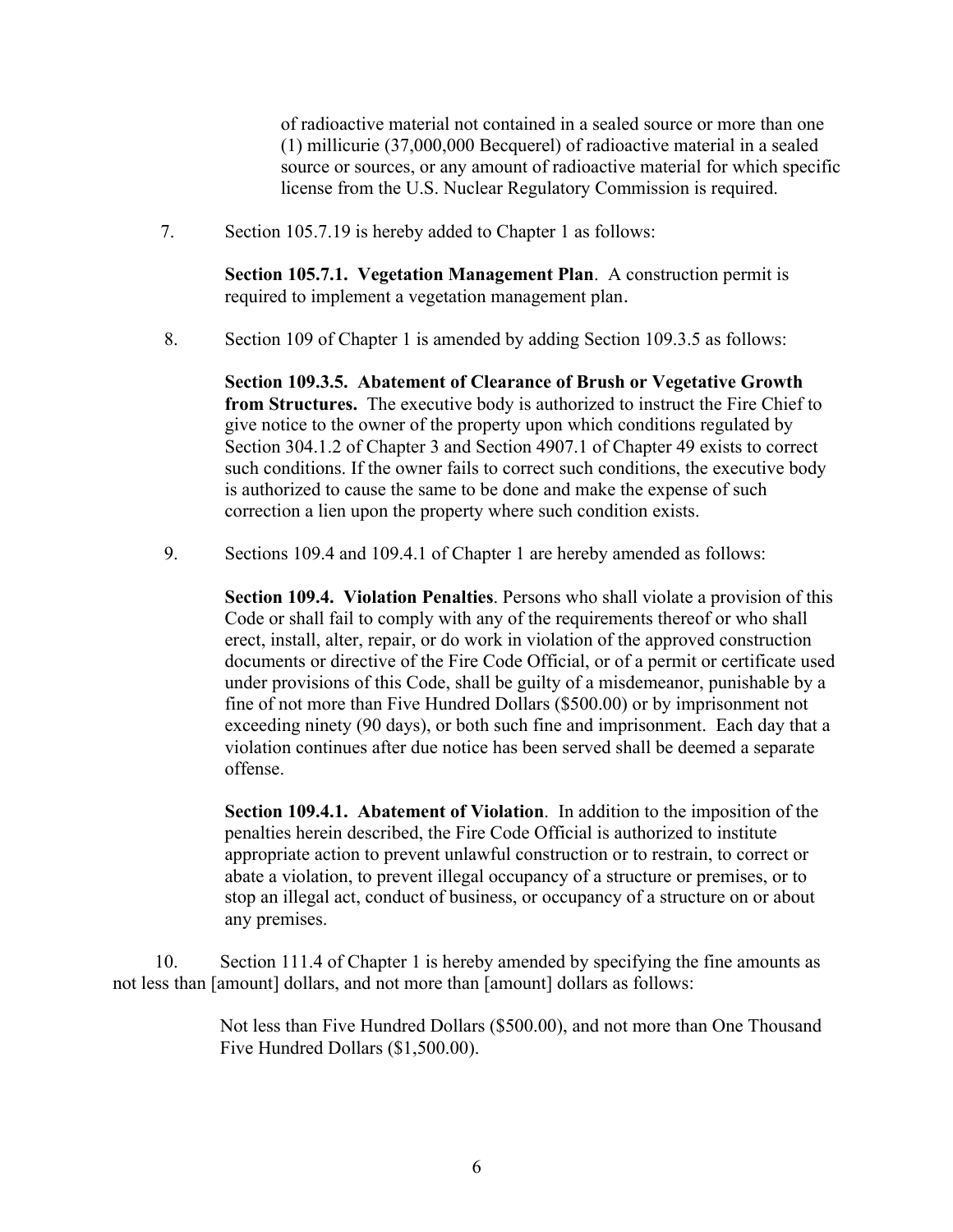11. Section 202(C) of Chapter 2 is hereby amended by adding the definition of "Coverings" as follows:

> **Coverings** shall mean materials including, but not limited to, gypsum board, paneling, floor boards, lathe and plaster, wood paneling, brick and mortar, or other materials attached to rough framing of the building elements. "Coverings" do not include carpet, linoleum, tile, wall paper, or other decorative finishes.

 12. Section 202(F) of Chapter 2 is hereby amended by adding the definition of "Fire Road" as follows:

**Fire Road.** See Section 502.1.

 13. Section 202(J) of Chapter 2 is hereby amended by adding the definition of "Junior Second Unit" as follows:

> **Junior Second Unit** shall mean an accessory dwelling unit limited to conversion of an existing room, no more than five hundred (500) square feet (or as limited in size as determined by the Chief Building Official) in size; incorporating a small wet-bar kitchen with limits on sink and counter sizes; limit on size of drain line; no gas service, and limit on electrical service (110v); may have a separate or shared bathroom for the unit; external and internal access; and owner occupancy required; or as defined by the local Community Development Division.

14. Section 202(M) of Chapter 2 is hereby amended by amending the definition of "Membrane Structure" as follows:

> **Membrane Structure** shall mean **a**n air-inflated, air-supported, cable or framecovered structure as defined by the California Building Code and not otherwise defined as a tent or umbrella structure. See Chapter 31 of the California Building Code.

 15. Section 202(S) of Chapter 2 is hereby amended by adding the definition of "Second Unit", "Spark Arrestor", and "Substantial Remodel" as follows:

> **Second Unit** shall mean an attached or detached additional dwelling unit which provides complete independent living facilities, and which includes permanent provisions for living, sleeping, eating, cooking, and sanitation and is located on the same lot as the primary unit.

**Spark Arrestor** shall mean a chimney device constructed in a skillful-like manner. The net free area of a spark arrestor shall not be less than four (4) times the net free area of the outlet of the chimney. The spark arrestor screen shall have heat and corrosion resistance equivalent to twelve (12)-gauge wire, nineteen (19) gauge galvanized wire, or twenty-four (24)-gauge stainless steel. Opening shall not permit the passage of spheres having a diameter larger than one-half  $(\frac{1}{2})$  inch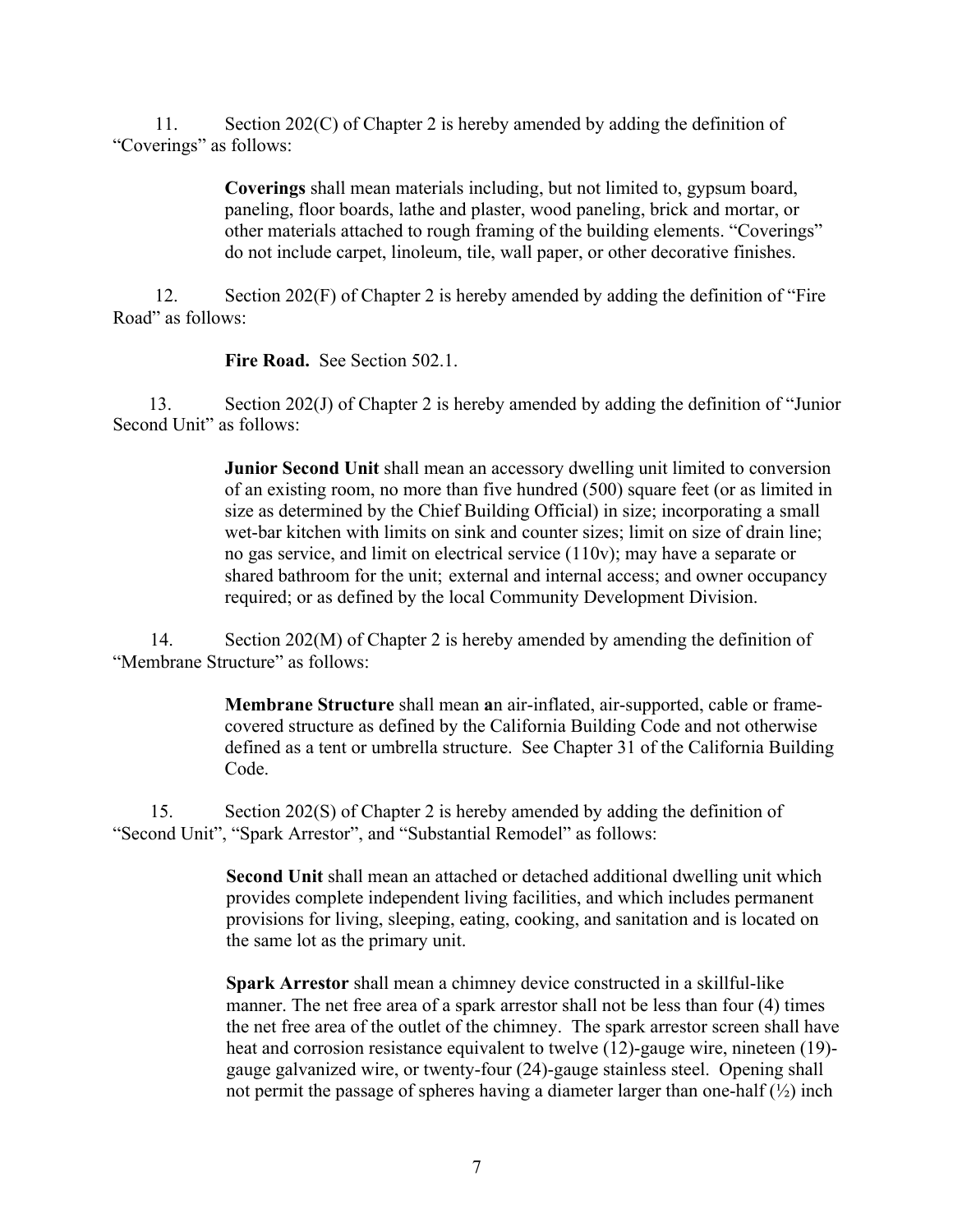and shall not block the passage of spheres having a diameter of less than threeeighths  $(\frac{3}{8})$  inch.

**Substantial Remodel** shall mean the renovation of any structure, which combined with any additions to the structure, affects a floor area which exceeds fifty percent (50%) of the existing floor area of the structure within any thirty-six (36) month period. When any changes are made in the building, such as walls, columns, beams or girders, floor or ceiling joists, and coverings (see Section 202(C), roof rafters, roof diaphragms, foundations, piles or retaining walls, or similar components, the floor area of all rooms affected by such changes shall be included in computing floor areas for the purposes of applying this definition. This definition does not apply to the replacement and upgrading of residential roof coverings.

 16. Section 202(T) of Chapter 2 is hereby amended by adding the definitions of "Temporary" and "Tent":

> **Temporary** shall mean any use for a period of less than ninety (90) days, where not otherwise referenced.

> **Tent** shall mean a structure, enclosure, umbrella structure or shelter with or without sidewalls or drops, constructed of fabric or pliable material supported by any manner except by air or the contents that it protects.

 17. Section 202(U) of Chapter 2 is hereby amended by adding the definition of "Umbrella Structure" as follows:

> **Umbrella Structure** shall mean a structure, enclosure, or shelter with or without sidewalls or drops, constructed of fabric or pliable material supported by a central pole. (See "Membrane Structure" and "Tent".)

 18. Section 302.1 is hereby amended by adding the definition of "Public Storage Facility" as follows:

> **Public Storage Facility** shall mean any business that sells, leases, or rents space to the public that is enclosed, whether it is a building, storage container, or similar configuration.

19. Section 320 is hereby added to Chapter 3 and shall read as follows:

Section 320 **PUBLIC STORAGE FACILITIES**

 **Section 320.1. General.** Public Storage Facilities shall comply with the provisions of this Section.

**Section 320.2. Location on Property and Fire Resistance of Exterior**. All public storage facilities shall meet the minimum requirements for setback from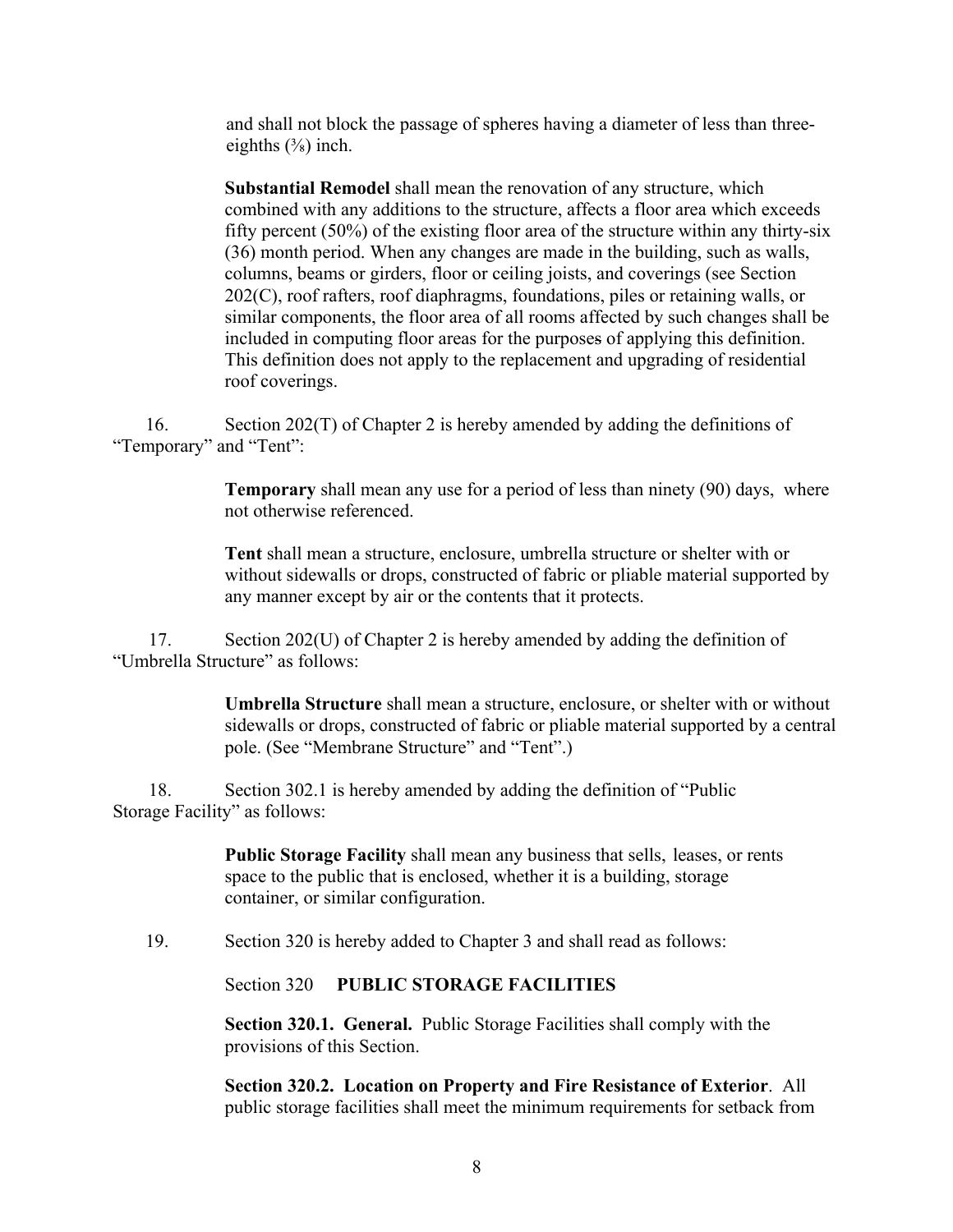property lines or fire resistive construction as set forth in Table 602 of the Building Code for Group S, Division 1 occupancies.

**Section 320.3. Fire Apparatus Access.** All public storage facilities shall have fire apparatus access roads provided in accordance with Section 503.

 **Section 320.4. Storage of Flammable and Combustible Liquids and Hazardous Materials.** The storage of hazardous materials or flammable or combustible liquids in public storage facilities is prohibited. Such facilities shall post legible and durable sign(s) to indicate same in a manner and location(s) as specified by the Fire Code Official. This Section shall apply to new and existing public storage facilities.

 Exception: Only those quantities of flammable and combustible liquids necessary for maintenance of the facility may be stored by the facility management per Chapter 57 of this Code.

20. Section 401.1.1 is hereby added to Chapter 4 as follows:

 **Section 401.1.1. Hazardous Occupancies**. In occupancies of a hazardous nature, where access for fire apparatus is unduly difficult, or where special life and fire safety hazards exist as determined by standards of the Ross Valley Fire Department, that facility or business management shall be required to develop and implement an Emergency Response Plan, provide for an on-site Emergency Response Team, an Emergency Liaison Officer, staff training, and fire drills in accordance with Sections 405 and 406 and standards developed by the Ross Valley Fire Department.

21. Section 401.3.2.1 is hereby added to Chapter 4 as follows:

**Section 401.3.2.1. Unwarranted Alarm Notification.** Notification of emergency responders based on an unwarranted alarm shall be punishable by a fine in accordance with the adopted fee schedule. In addition, the responsible party shall be liable for the operational and administrative costs, incurred from the emergency response or mitigation procedures resulting from an unwarranted alarm notification.

 22. Section 402.1 of Chapter 4 is hereby amended by adding the definition of "Unwarranted Alarm" as follows:

> **Unwarranted Alarm** shall mean the giving, signaling, or transition of an alarm notification to a public fire station or emergency communication center when such alarm is the result of a defective condition of an alarm system, system servicing testing, construction activities, ordinary household activities, false alarm, or other cause when no such danger exists.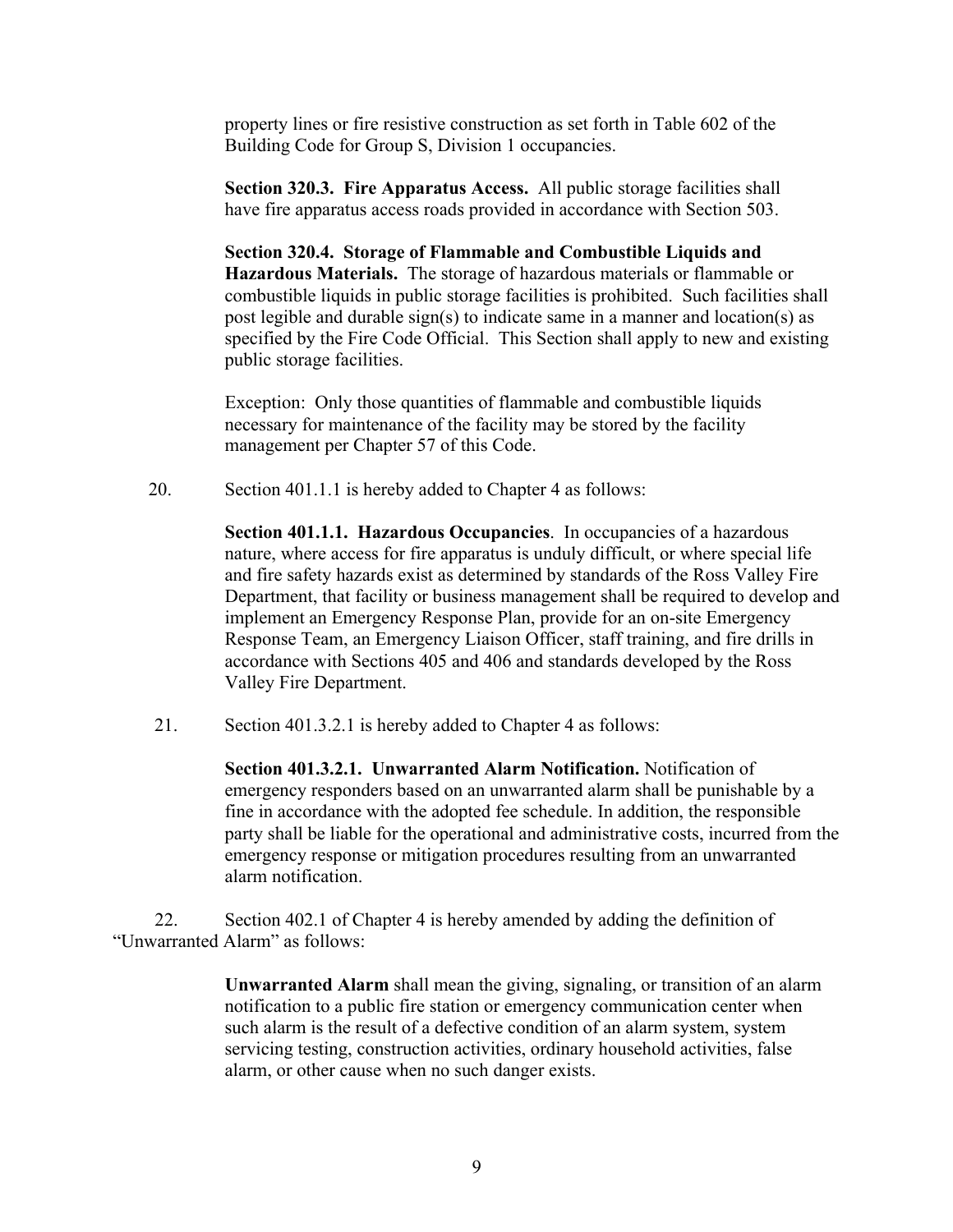23. Section 402.1 of Chapter 4 is hereby amended by adding the definition of "Preplans" as follows:

> **Pre-plans** shall mean detailed plans of target hazard buildings. These pre-plans include information on the building's location, occupancy, hazards, fire department connections and hydrants, building layout, and other pertinent data that would assist the fire department in case of an emergency.

24. Section 403.1.1 is hereby added to Chapter 4 and shall read as follows:

**Section 403.1.1. Pre-Plans.** When required by the fire code official, Pre-plans shall be developed for target hazard buildings according to the written standards developed by the authority having jurisdiction.

25. Section 403.10.1.4 is hereby added to Chapter 4 and shall read as follows:

**Section 403.10.1.4. Emergency Preparedness for Hotels, Lodging and Congregate Houses.** Hotels, lodging, and congregate houses shall provide guests with immediate access to a telephone to report emergencies. The exit diagram shall indicate the location of the nearest telephone and instructions to dial 911.

26. Section 501.5 of Chapter 5 is hereby amended by adding the following sentence:

Failure to comply with this section upon written or verbal notice from the Fire Chief shall result in a Ross Valley Fire Department order to cease operations and desist further operations until such time as adequate access and/or water for fire protection is provided.

 27. Section 502.1 of Chapter 5 is hereby amended by adding a definition of "Fire Road" as follows:

> **Fire Road** shall mean those improved or unimproved roads, public or private, that provide access for firefighting equipment and personnel to undeveloped areas.

28. Section 503.1.4 of Chapter 5 is hereby added as follows:

**Section 503.1.4. Fire Roads**. Fire Roads shall be provided for firefighting equipment, apparatus, and personnel to undeveloped areas of the Sleepy Hollow Fire Protection District so as to gain access to improved, unimproved, and undeveloped areas of the Sleepy Hollow Fire Protection District, in a manner approved by the Fire Code Official. Any vehicle or other obstructions may be towed away at the owner's expense.

29. Section 503.1.5 of Chapter 5 is added as follows: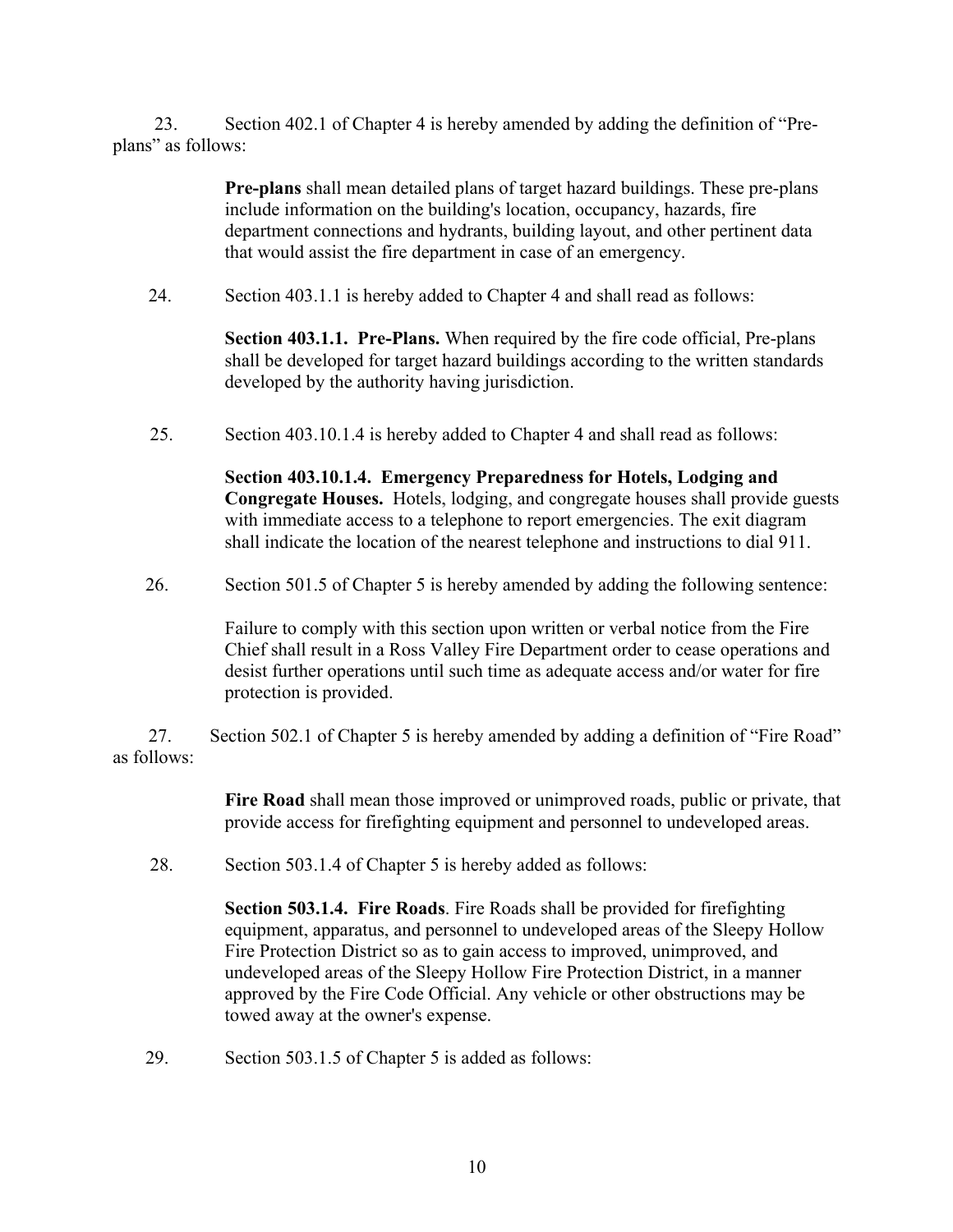**Section 503.1.5. Truck Company Access.** For buildings three (3) or more stories or greater than thirty (30) feet (10670mm) in height, approved access roads for ladder truck operations shall be provided within the necessary operational distances as specified by the Fire Code Official.

30. Section 503.2.6.1. is hereby added to Chapter 5 as follows:

**Section 503.2.6.1. Load Testing.** Bridges, piers, and wharfs used for fire apparatus access shall be load-tested to the original designed capacity when required by the Fire Chief.

31. Section 503.4 of Chapter 5 is amended by adding a sentence thereto as follows:

Any vehicle or other obstruction may be towed away at the owner's expense.

32. Section 503.4.2 is hereby added to read as follows:

**Section 503.4.2. Prohibition on Vehicular Parking on Private Access Ways**. If, in the judgment of the Fire Chief or their designee, it is necessary to prohibit vehicular parking along private access ways serving existing facilities, buildings, or portions of buildings in order to keep them clear and unobstructed for fire apparatus access, the Fire Chief or their designee may issue an Order to the owner, lessee, or other person in charge of the premises to paint the curbs red or install signs or other appropriate notices to the effect that parking is prohibited by Order of the Fire Department. It shall thereafter be unlawful for such owner, lessee, or other person in charge of the premises to fail to install and maintain in good condition the form of notice so prescribed. When such areas are marked or signed as provided herein, no person shall park a vehicle adjacent to any such curb or in the private access way contrary to such markings or signs. Any vehicle so parked in the private access way may be towed away at the expense of the owner of the vehicle.

33. Section 503.6.1 is hereby added to Chapter 5 as follows:

**Section 503.6.1. Width.** All gates shall open fully to provide an unobstructed passage width of not less than sixteen (16) feet or a minimum of two (2) feet wider than the approved net clear opening of the required all weather roadway or driveway and a minimum net vertical clearance of thirteen (13) feet six (6) inches.

34. Section 503.6.2 is hereby added to Chapter 5 as follows:

**Section 503.6.2. Electronic Gates**. All electronic operated gates shall have installed an approved key switch override system mounted on a stanchion or wall as approved by the Fire Chief in accordance with Standards/Policies adopted by the Fire Code Official. All electronic or motorized gates shall incorporate in their design the means for fast, effective manual operation of the gates in the event of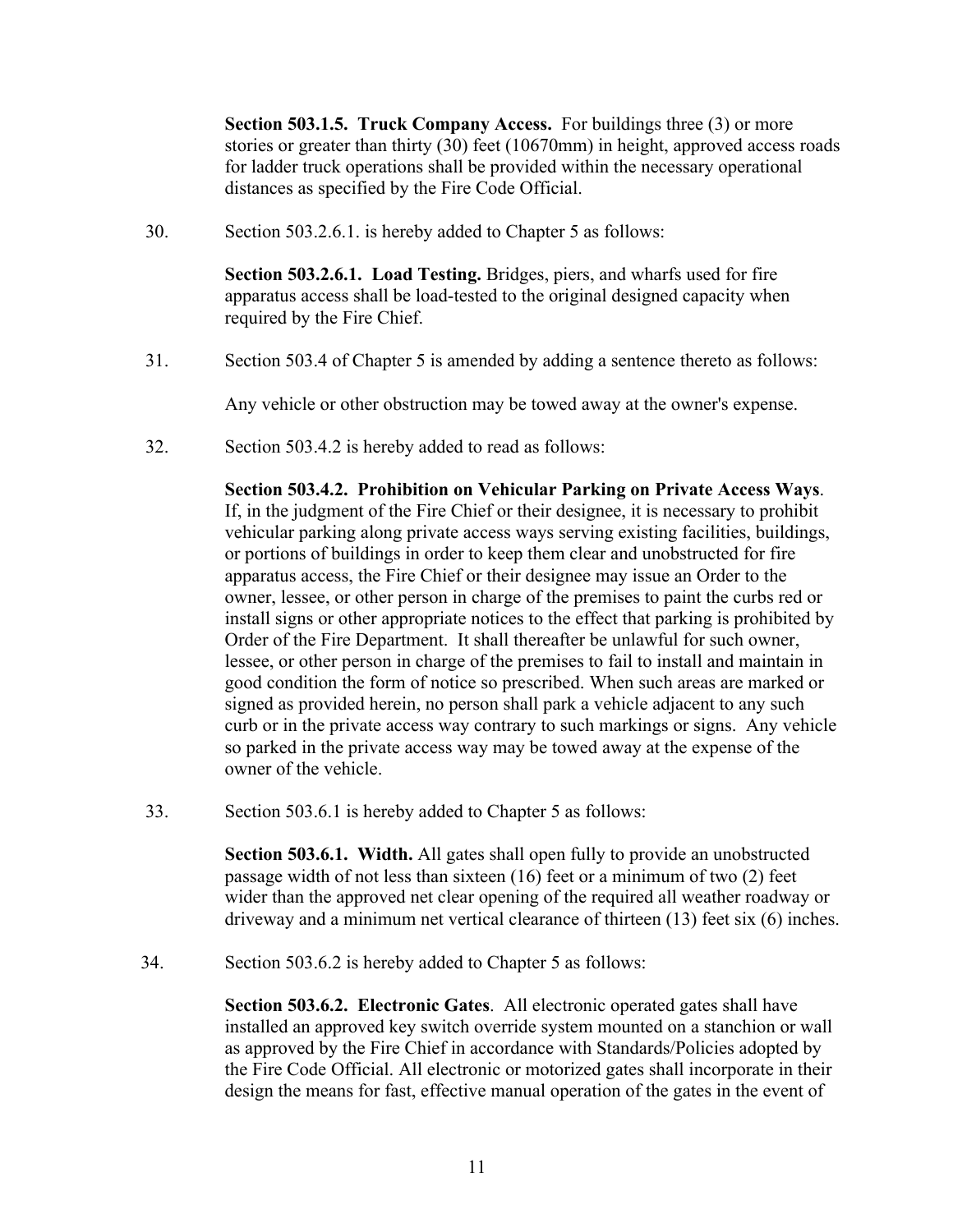power or mechanical failure (i.e., easily removable hinge pins for separating power linkage from gates; undercut, weakened, or frangible members requiring forty (40) pounds or less pressure against the gates to cause their failure and the gates to open. All electrical wiring and components of motorized gates shall be UL listed and installed in accordance with the National Electric Code.

35. Section 506.1 of Chapter 5 is hereby amended to read as follows:

**Section 506.1. Key Entry Systems.** When access to or within a structure or an area is unduly difficult because of secured openings or where immediate access is necessary for life-saving or firefighting purposes or in commercial structures that have a Hazardous Materials Business Plan, automatic fire sprinkler or fire alarm system installed, the Fire Code Official is authorized to require a key entry system to be installed in an approved location. The key entry system shall be of an approved type listed in accordance with UL1037, and if it is a box shall contain keys necessary to gain access as reuired by the Fire Code Official.

 36. Section 507.5.1 is hereby amended to read as follows and by deleting the Exception:

> **Section 507.5.1. Where Required.** Where a portion of the facility or building hereafter constructed or moved into or within the jurisdiction is more than three hundred fifty (350) feet from a hydrant on a fire apparatus access road, as measured by an approved route around the exterior of the facility or building, onsite fire hydrants and mains shall be povided where required by the Fire Code Official.

37. Section 507.5.1.2 is hereby added to Chapter 5 and shall read as follows:

**Section 507.5.1.2. Hydrant for Sprinkler Systems**. Buildings equipped with a sprinkler system installed in accordance with Section 903 shall have a fire hydrant within one hundred (100) feet (30m) of the Fire Department connections.

Exception: The distance shall be permitted to exceed one hundred (100) feet (30m) where approved by the Fire Code Official.

38. Section 507.5.7 is hereby added to Chapter 5 and shall read as follows:

**Section 507.5.7. Fire Hydrant Upgrades.** When additions or modifications to structures are made, the nearest fire hydrant (if a new one is not required) located by the Fire Chief or their designee shall be upgraded to the minimum standard of one (1) four and one-half inch  $(4\frac{1}{2})$  outlet and one (1) two and one-half inch (2½") outlet for single family dwellings and the minimum standard of one (1) four and one-half inch  $(4\frac{1}{2})$  outlet and two (2) two and one-half inch  $(2\frac{1}{2})$  outlets for commercial structures.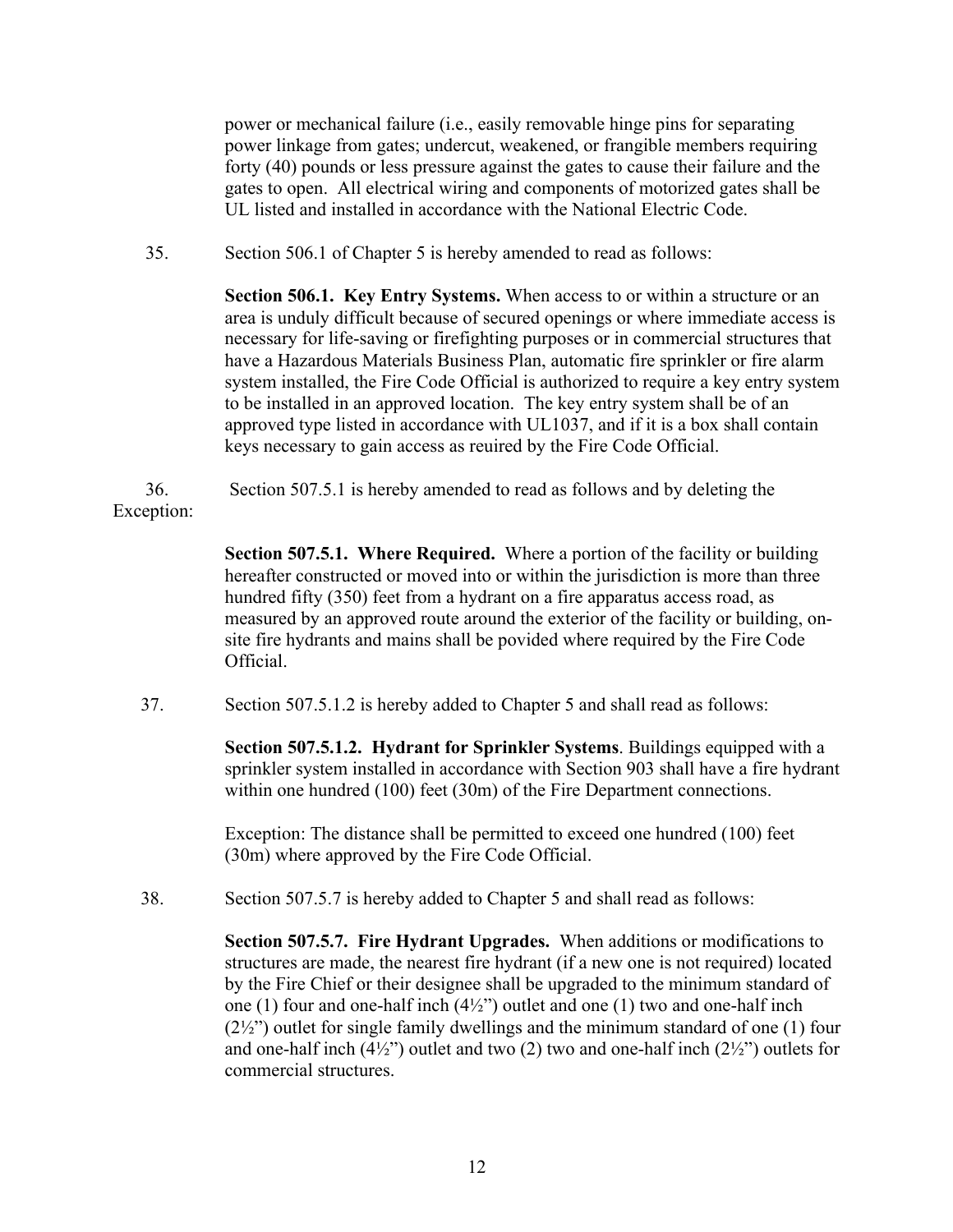# Exceptions:

- 1. If the cost of upgrading the fire hydrant exceeds two percent (2%) of the cost of the project based on the building permit valuation.
- 2. One (1) and two (2) family dwellings equipped throughout with an approved automatic sprinkler system.
- 39. Section 605.11.3 is hereby added and/or amended to Chapter 6 and shall read as follows:

**Section 605.11.3. Required Conduit.** All wiring that may contain electrical potential when the alternate service disconnect has been activated (such as the wiring between the solar arrays and the DC electrical disconnect on a photovoltaic system) shall be completely contained in metal conduit.

40. Section 605.11.4 is hereby added to Chapter 6 and shall read as follows:

**Section 605.11.4. Disconnect.** The electrical service disconnect for the alternative power supply shall be located within eight feet from the PG&E electrical service disconnect on the same or an adjacent exterior wall. The disconnect shall be accessible to emergency personnel from the exterior without the use of ladders or other special equipment.

Exception: Micro-inverter or similar technology for solar equipment that deenergizes the system at the roof panels upon loss of A/C reference leaving no energized electrical potential inside the structure when the main breaker is tripped.

41. Section 605.11.5 is hereby added to Chapter 6 and shall read as follows:

**Section 605.11.5. Warning Sign.** The following wording shall be placed on a permanent sign attached at the main electrical disconnect from PG&E. The sign shall be red background with white letters. Minimum size two and one-half inches by six inches  $(2\frac{1}{2}x^2 \cdot 6y^2)$  with a minimum twenty-two  $(22)$  point font. Minimum size example below.

# **WARNING:**

**This building supplied with a PHOTOVOLTAIC power source. The disconnect is: (***describe location - on the right, below etc***.) of this main disconnect. Both must be used.**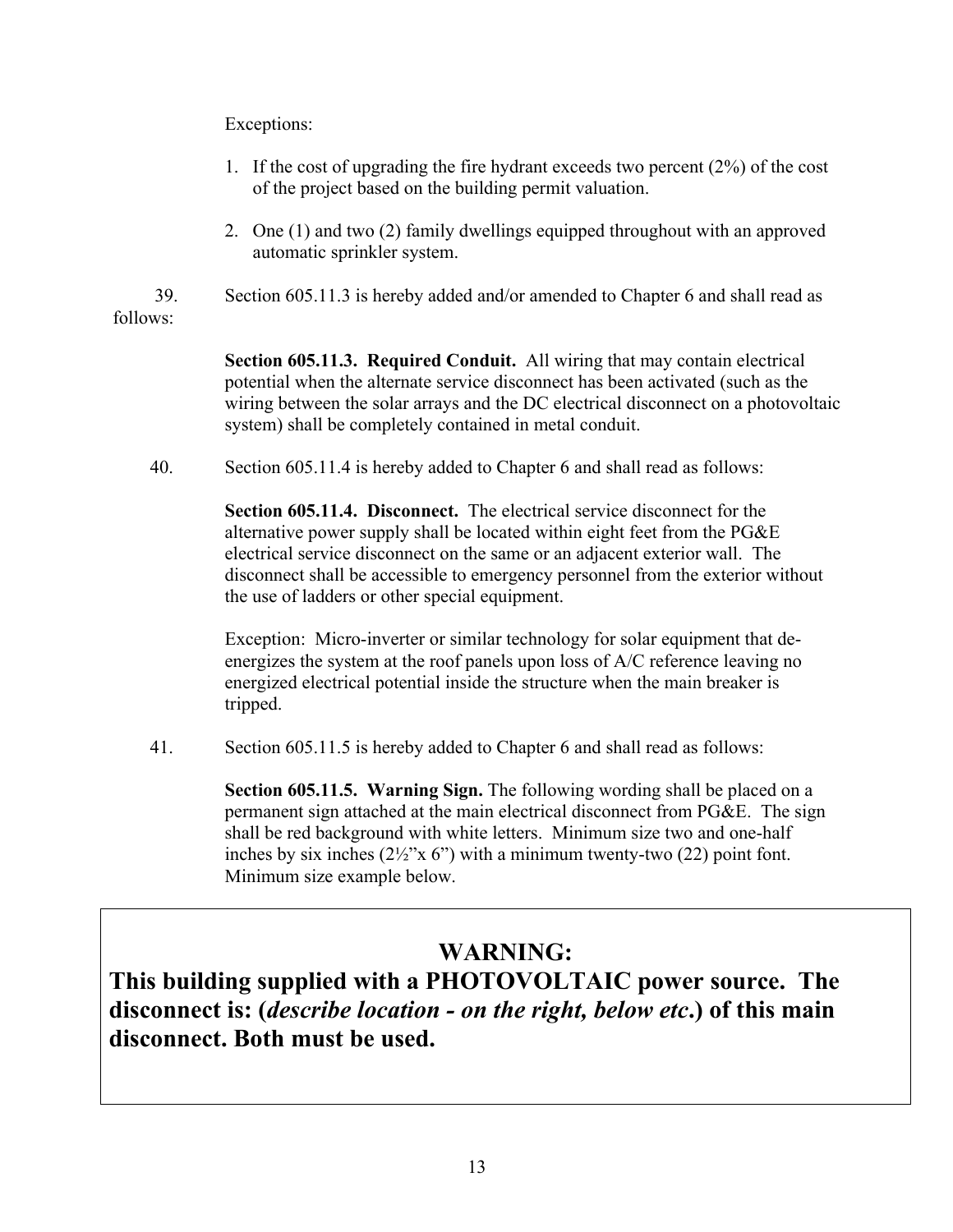42. Section 901.7 of Chapter 9 is hereby amended by adding the following sentence:

This Section shall also apply to residential fire sprinkler systems.

43. Section 903.2 0f Chapter 9 is hereby amended as follows:

**Section 903.2. Where Required.** All Occupancies and Facilities, including manufactured homes, mobile homes, and multifamily manufactured homes with two (2) or more dwelling units in accordance with Title 25 of the California Code of Regulations.-Approved automatic sprinkler systems in new buildings and structures shall be provided in the locations described in Sections 903.2.1 through 903.2.12. Additionally, an automatic fire sprinkler system shall be installed in all of the following;

1. Every newly constructed building and facility.

### Exceptions:

a. Free-standing Group U Occupancies not more than one thousand (1,000) square feet and provided with exterior wall and opening protection as per Table 602 of the Building Code.

b. Agricultural buildings as defined in Appendix C of the Building Code and not exceeding two thousand (2,000) square feet, having clear unobstructed side yard of combustible materials, exceeding sixty (60) feet in all directions and not exceeding twenty-five (25) feet in height, and located within an Agricultural zoned district as defined in the Marin County Planning Code.

2. In newly created second units.

Exception: Junior second units

3. In all buildings which have more than fifty per cent (50%) floor area added or any "substantial remodel" as defined in this code, within any thirty-six (36) month period. Exceptions may be granted by the Fire Code Official when alternate means of protection are installed as approved by the Fire Code Official.

4. In all buildings except R-3 occupancies, in excess of three thousand (3,000) square feet which have more than ten per cent (10%) floor area added within any thirty-six (36) month period. Exceptions may be granted by the Chief when alternate means of protection are installed as approved by the Fire Code Official.

5. A change in the use of a structure that results in a higher fire or life safety exposure when the square footage of the area changing use is more than fifty percent (50%) of the square footage of the building.

44. Section 903.3 0f Chapter 9 is hereby amended by adding the following thereto: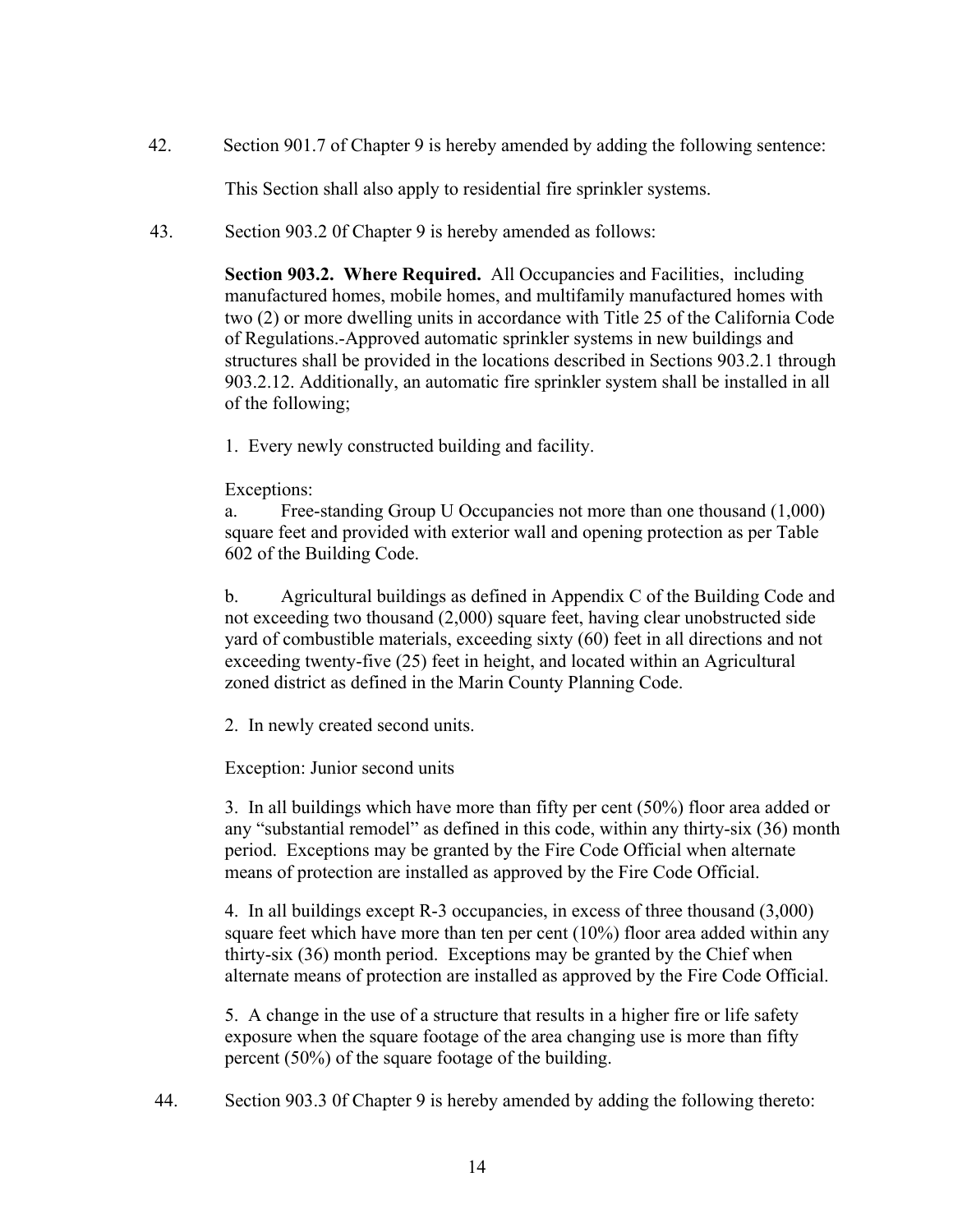The requirements for fire sprinklers in this Code Section are not meant to disallow the provisions for area increase, height increase, or Fire-Resistive substitution if otherwise allowed by Sections 504 and 506 of the Building Code. All automatic fire sprinkler systems shall be installed in accordance with the written standards of the Fire Code Official and the following:

a. In all residential buildings required to be sprinkled any attached garages shall also be sprinkled, and except for single family dwellings, in all residential occupancies the attics shall be sprinkled.

b. In all existing buildings, where fire sprinklers are required by provisions of this Code, they shall be extended into all unprotected areas of the building.

c. All single family dwellings in excess of five thousand (5,000) square feet shall have automatic fire sprinkler systems designed in accordance with NFPA Standard 13 or 13R.

 d. All public storage facilities shall have installed an approved automatic fire sprinkler system. An approved wire mesh or other approved physical barrier shall be installed eighteen (18) inches below the sprinkler head deflector to prevent storage from being placed to within eighteen (18) inches from the bottom of the deflector measured at a horizontal plane.

45. Section 904.12 is amended to read as follows**:**

**Section 904.12. Commercial Cooking Systems.** Commercial cooking equipment that produces grease laden vapors shall be provided with a Type I Hood, in accordance with the California Mechanical Code, NFPA 96, and an automatic fire extinguishing system that is listed and labeled for its intended use as follows:

- 1. Wet chemical extinguishing system, complying with UL 300.
- 2. Carbon dioxide extinguishing system.
- 3. Automatic fire sprinkler systems.

All existing dry chemical and wet chemical extinguishing systems shall comply with UL 300.

Exception: Public school kitchens without deep-fat fryers shall be upgraded to a UL 300 compliant system during state-funded modernization projects that are under the jurisdiction of the Division of the State Architect.

All systems shall be installed in accordance with the California Mechanical Code, NFPA 96, appropriate adopted standards, their listing and the manufactures' installation instructions.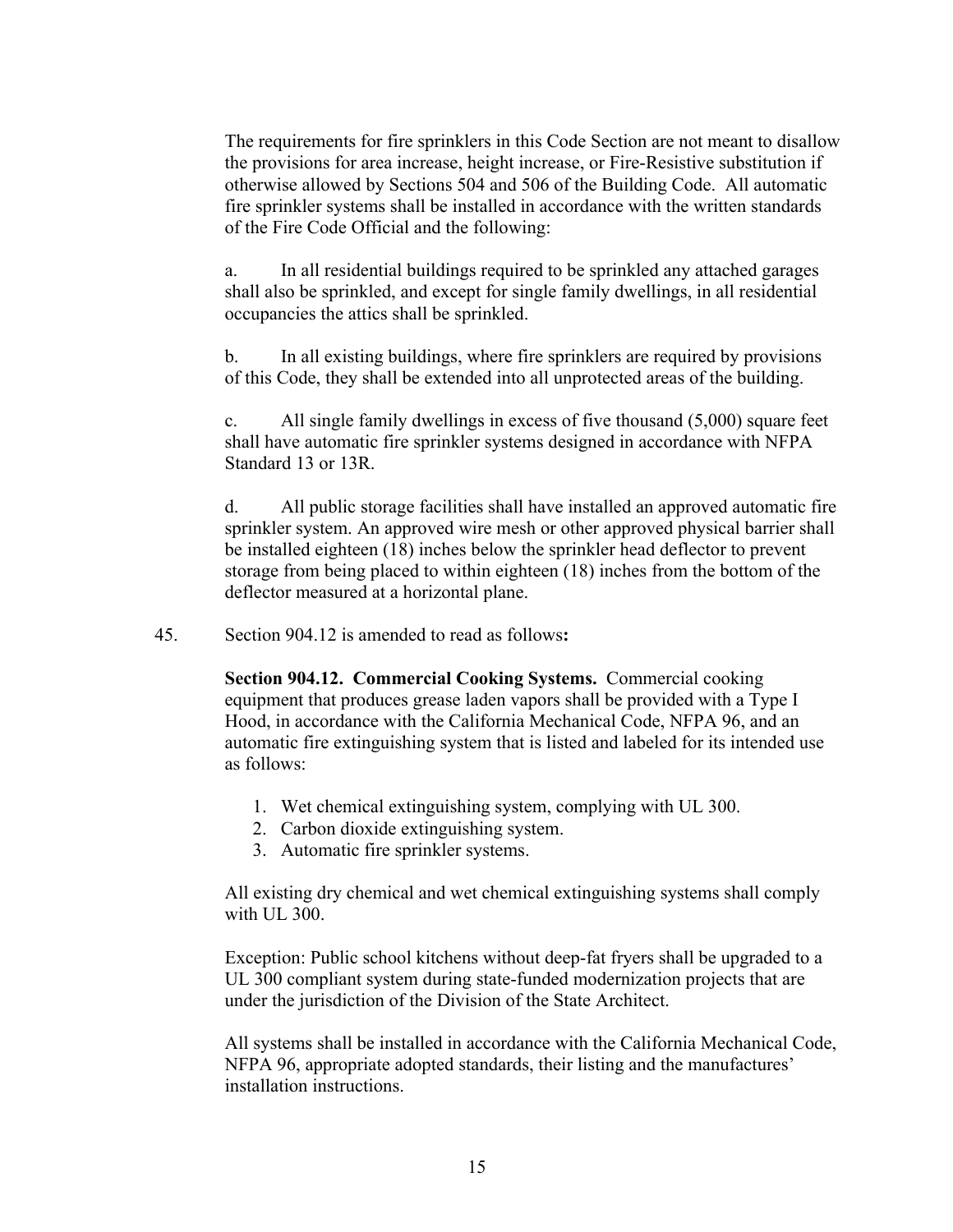Exception: Factory-built commercial cooking recirculating systems that are tested, listed, labeled and installed in accordance with UL 710B and the California Mechanical Code and NFPA 96.

46. Section 906.11 is hereby added to Chapter 9 and shall read as follows:

**Section 906.11. Fire Extinguisher Documentation.** The owner and/or operator of every Group R Division 1 and R Division 2 occupancies shall annually provide to the Fire Chief written documentation that fire extinguishers are installed and have been serviced as required by Title 19 California Code of Regulations when such extinguishers are installed in residential units in lieu of common areas.

47. Section 907.2 of Chapter 9 is amended to add the following paragraphs:

**New Construction**: Every new building constructed for non-residential occupancies greater than two thousand (2,000) square feet shall have installed therein an approved fire detection (products of combustion) system in accordance with the standards established by the National Fire Protection Association. The type of system installed shall be determined by the Fire Chief.

**Existing Construction:** Every existing building remodeled for non-residential occupancies greater than two thousand (2,000) square feet shall have installed therein an approved fire detection (products of combustion) system in accordance with the standards established by the National Fire Protection Association. The type of system installed shall be determined by the Fire Chief.

 48. Section 907.2.11 of Chapter 9 is hereby amended by changing the first sentence of the exception to read as follows:

**Exception:** For Group R occupancies other than single family dwellings.

 49. Section 907.8.5.1 of Chapter 9 is hereby amended by adding the following requirements and shall read as follows:

> **Section 907.8.5.1. Smoke Alarm Documentation.** The owner and/or operator of every Group R Division 1, Division 2, Division 3.1, and Division 4 Occupancies shall annually provide to the Fire Code Official with written documentation that the smoke alarms installed pursuant to the Building Code have been tested and are operational. If alarms are found to be inoperable or are missing, such alarms shall be repaired or replaced immediately.

50. Section 3101.1 is hereby amended to read as follows**:**

**Section 3101.1. Scope.** Tents, Umbrella Structures, temporary Stage Canopies, and Membrane Structures shall comply with this Chapter. The provisions of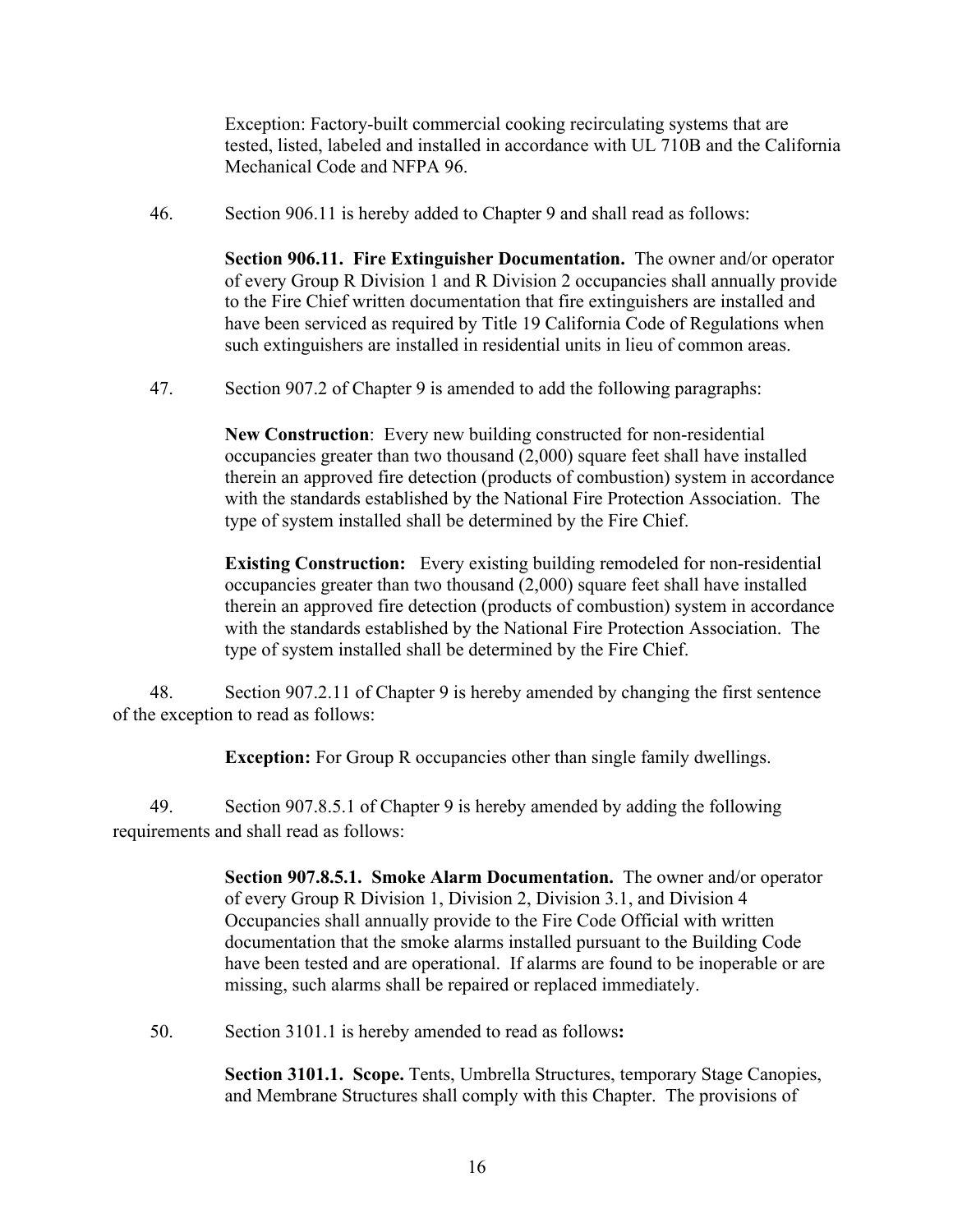Section 3103 are applicable only to temporary Tents, Umbrella Structures, and Membrane Structures. The provisions of Section 3104 are applicable to temporary and permanent Tents, Umbrella Structures, and Membrane Structures. Other temporary structures shall comply with the California Building Code.

These building standards govern the use of Tents, Umbrella Structures, Awnings or other fabric enclosures, including Membrane (air-supported and air-inflated) Structures and places of assemblage, in or under which ten (10) or more persons may gather for any lawful purpose.

Exceptions:

- 1. Tents, Umbrella Structures, Awnings or other fabric enclosures used to cover or enclose private swimming pools and similar facilities on the premises of private one- (1) and two- (2) family dwellings.
- 2. Tents used to conduct committal services on the grounds of a cemetery.
- 3. Tents, Umbrella Structures, Awnings or other fabric enclosures erected and used within a sound stage, or other similar structural enclosure which is equipped with an overhead automatic sprinkler system.
- 4. Tensioned membrane roof materials supported by ridged frames or installed on a mast and cable system provided such structures conform to the requirements of one of the types of construction as described in these regulations.
- 5. Fabric structures which are part of mobile homes, recreational vehicles, or commercial coaches governed by the provisions of Division 13, Part 2, Health and Safety Code (Department of Housing and Community Development).
- 51. Section 4906.2, paragraph 2, of Chapter 49 is amended to read as follows:

2. Land designated as a Wildland-Urban Interface Area by the local enforcing agency to be at a significant risk from wildfires and lands designated as Very-High Fire Hazard Severity Zones by cities and other local agencies.

52. Section 4906.4 of Chapter 49 is hereby added to read as follows:

#### **Section 4906.4. Vegetation Management Plan**.

**Section 4906.4. General.** All new construction and substantial remodels shall prepare a vegetation management plan (VMP). Not less than two (2) complete plan sets shall be submitted to the Code Official for review.

**Section 4906.4.1. Content.** The VMP shall include at the minimum: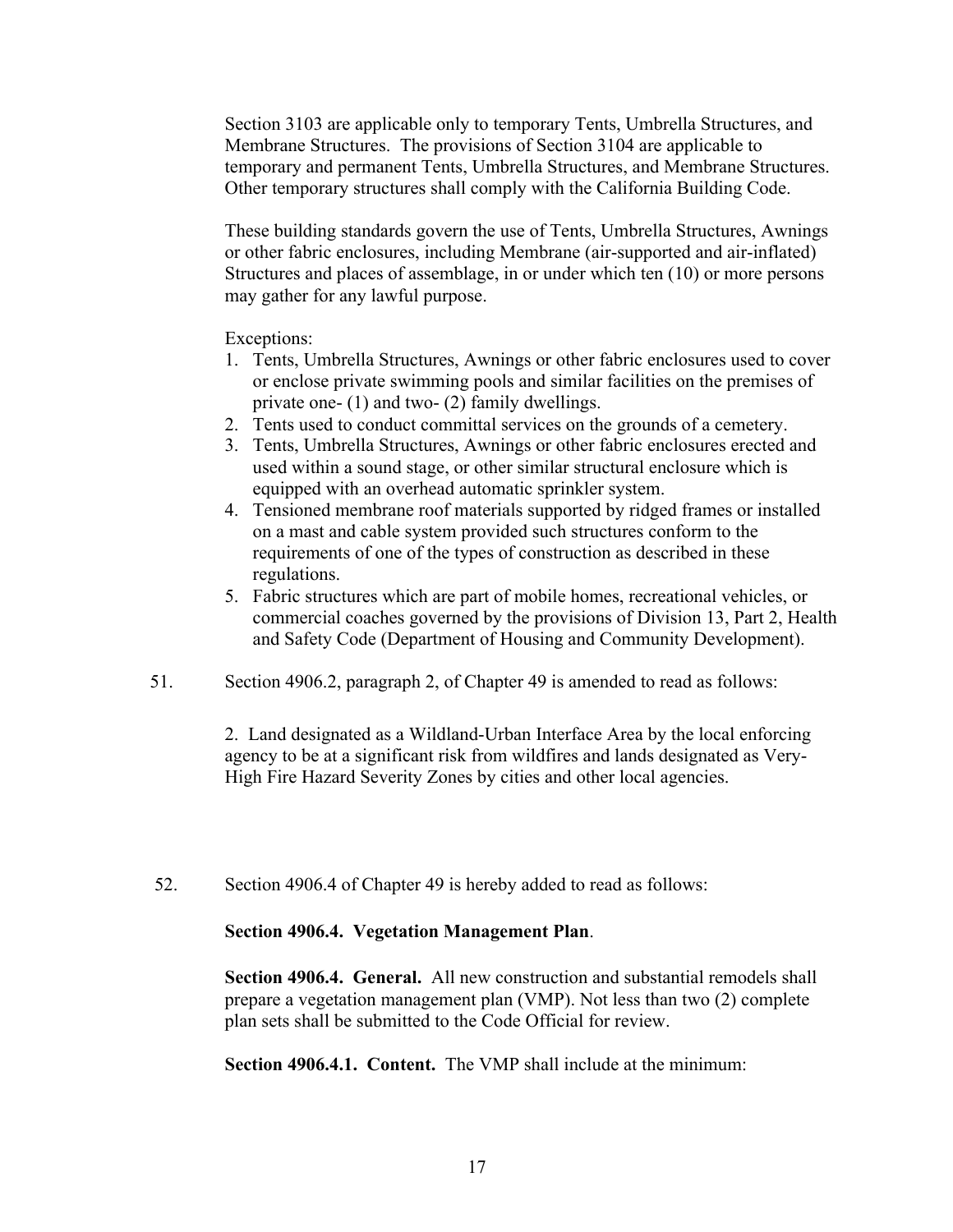1. A narrative describing specific and applicable contributing factors in the selection and design of the plan.

2. The Hazard Assessment Matrix.

3. The list of plants to be used and materials consistent with the approved plant list.

4. Two (2) sets of blue prints showing the house, zone, plant type and spacing.

**Section 4906.4.2 Cost**. The cost of vegetation management plan preparation and review shall be the responsibility of the applicant.

53. Section 4907.1 of Chapter 49 is amended to read as follows:

**Section 4907.1. General.** Defensible space will be maintained around all buildings and structures in State Responsibility Area (SRA) as required in Public Resources Code Section 4290 and "SRA Fire Safe Regulations" California Code of Regulations, Title 14 Division 1.5, Chapter 7, Subchapter 2, Section 1270.

Buildings and structures within the Wildland-Urban Interface Area as designated by the local enforcing agency to be at a significant risk from wildfires and Very-High Fire Hazard Severity Zones of a local responsibility area (LRA) shall maintain defensible space as outlined in Government Code Sections 51175- 51189, and any local ordinance or standard published by the Fire Code Official.

54. Section 4907.2 is hereby added to Chapter 49 and shall read as follows:

**Section 4907.2. Fire Hazard Reduction**. Any person who owns, leases, controls, or maintains any building or structure, and/or lands within specific Wildland Urban Interface areas of the jurisdiction of the Sleepy Hollow Fire Protection District, shall comply with the following: Cut and remove all pyrophytic combustible vegetation within thirty (30) feet of structures, up to one hundred fifty (150 feet) when topographic or combustible vegetative types necessitate removal as determined by the Fire Code Official or their designee. Remove piles of accumulated dead vegetation on the property. Cut and remove tree limbs that overhang wood decks and roofs. Remove that portion of any tree which extends within ten (10) feet of any chimney or stovepipe. Clean any leaves and needles from roof and gutters. Cut and remove growth less than three inches (3") in diameter, from the ground up to a maximum height of ten (10) feet, provided that no crown shall be raised to a point so as to remove branches from more than the lower one-third (⅓) of the tree's total height. Vegetation clearance requirements for new construction and substantial remodels in Wildland-Urban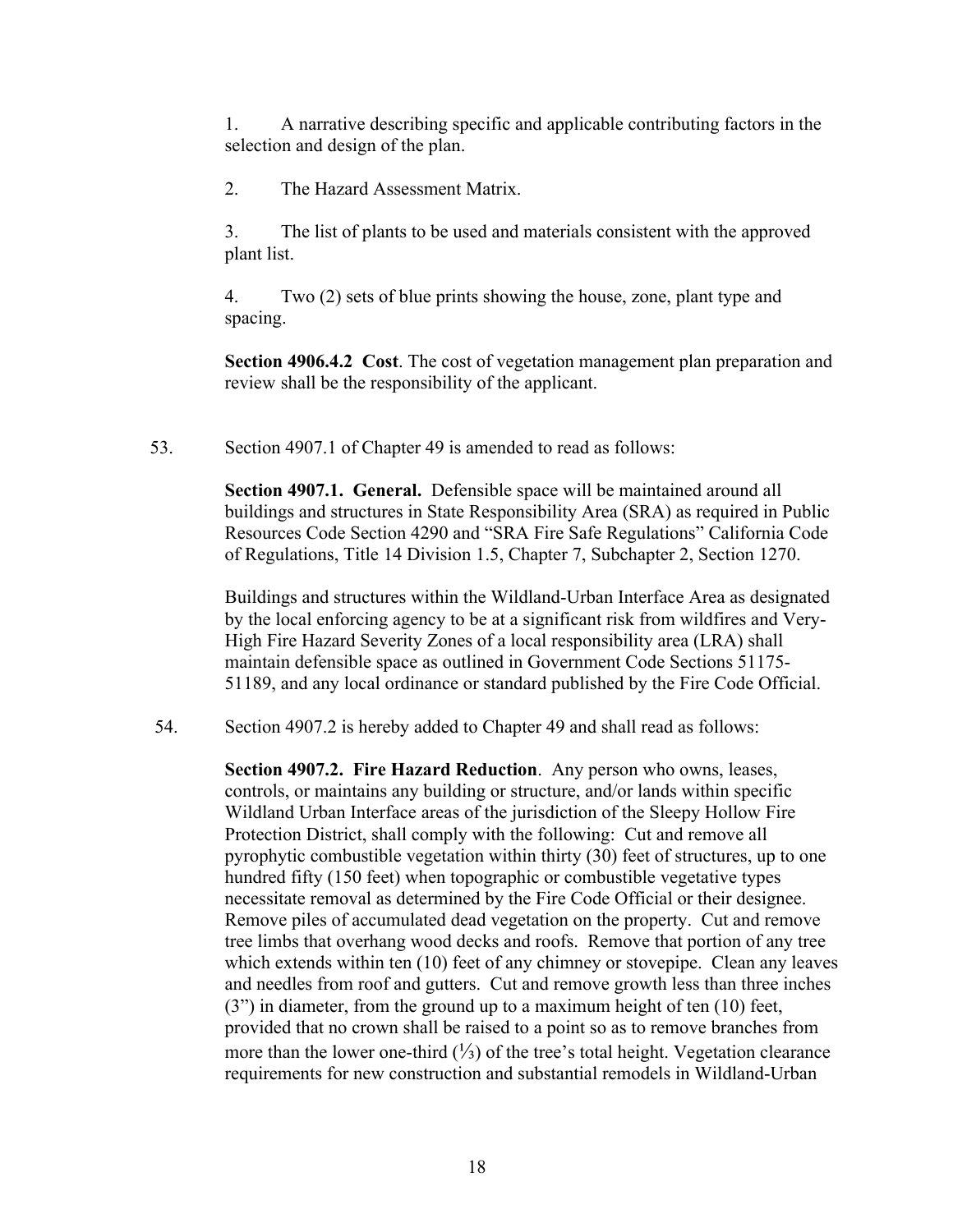Interface Areas shall be in accordance with the 2015 International Wildland-Urban Interface Code, as amended by the Sleepy Hollow Fire Protection District.

Exception 1: When approved by the Fire Code Official, single specimens of trees, ornamental shrubbery, or similar plants used as ground covers, provided that they do not form a means of rapidly transmitting fire from the native growth to any structure.

Exception 2: When approved by the Fire Code Official, grass and other vegetation located more than thirty (30) feet (9144mm) from buildings or structures less than eighteen (18) inches (457mm) in height above the ground need not be removed where necessary to stabilize soil, and prevent erosion.

55. Section 4907.3 is hereby added to Chapter 49 and shall read as follows:

**Section 4907.3. Fire Hazard Reduction From Roadways.** The Fire Chief or their designee is authorized to cause areas within ten (10) feet (3048mm) on each side of portions of public streets and highways and private streets which are improved, designed, or ordinarily used for vehicular traffic to be cleared of flammable vegetation and other combustible growth. The Fire Chief or their designee is authorized to enter upon private property to do so.

Exception: Single specimens of trees, ornamental shrubbery, or cultivated ground cover such as green grass, ivy, succulents, or similar plants used as ground covers, provided that they do not form a means of readily transmitting fire.

56. Section 4907.4 is hereby added to Chapter 49 and shall read as follows:

**Section 4907.4. Notice to Abate**. Failure to comply with the requirements of Sections 4907.2 or 4907.3 shall be deemed a public nuisance. The Fire Chief or their designee is hereby authorized to require the abatement of any nuisance condition described in Sections 4907.2 or 4907.3. Notice requiring the abatement of such nuisance shall be given by mail to the owner of the property upon which, or in front of which, such nuisance exists, at such owner's address as shown on the last equalized Assessment Roll of the County of Marin. Such notice shall contain the following:

A. The street address and Assessor's Parcel Number for the affected property.

B. The date of the inspection of the property by the Fire Department during which such nuisance was discovered.

C. A description of the nuisance and its location on, or around, the property.

D. The abatement action which the owner is required to take and a time limit for such abatement.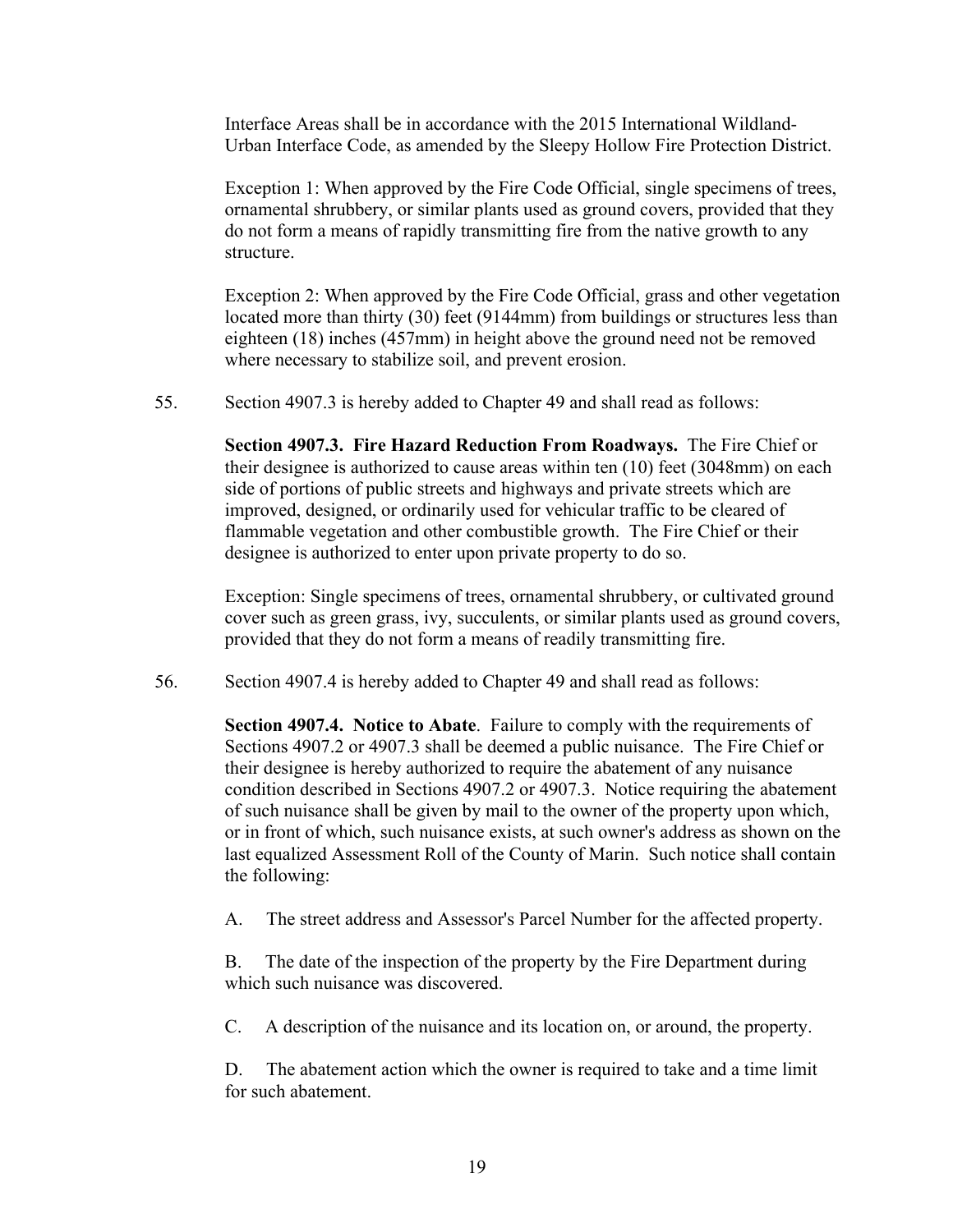E. A statement that if the owner fails to abate such nuisance within the prescribed time, the Fire Department will abate the nuisance.

F. A statement that if the Fire Department is required to abate the nuisance the cost of such abatement may be assessed as a lien against the property.

### **Abatement and Assessment of Cost to Abate**

Should the abatement of the nuisance not be accomplished by the owner of the affected property within the period set forth in the notice requiring abatement, the Fire Chief or their designee is authorized to perform such abatement and shall keep an accurate account of the cost of such abatement. The Fire Chief or their designee shall mail written notice of such cost to the owner of the affected property who may, within fifteen (15) days of the date of such mailing, request a hearing by the Fire Chief with respect to such cost. The Fire Chief shall hold a hearing within thirty (30) days of receiving the request. The decision of the Fire Chief shall be final. The cost of such abatement as finally fixed and determined by the Fire Chief shall constitute a special assessment against the affected property. The Fire Chief shall cause an order confirming such assessment to be recorded in the office of the Marin County Recorder at which time a lien for such assessment shall attach to the affected property. The Fire Chief or their designee shall also file a copy of the order confirming the assessment with the Marin County Auditor and the amount of such assessment shall thereafter be collected at the time and in the manner of ordinary property taxes. If delinquent, the amount of such assessment shall be subject to the same penalties and procedure for foreclosure and sale provided for ordinary property taxes.

57. Section 5601.1.3 is amended to read as follows:

# **Section 5601.1.3. Fireworks**

Exception: 1, 2, and 4 are hereby deleted.

 58. Section A104.7.2 of Appendix A of the International Wildland-Urban Interface Code is amended to read as follows:

> **Section A104.7.2. Permits**. The Fire Code Official is authorized to stipulate conditions for permits. Permits shall not be issued when public safety would be at risk, as determined by the Fire Code Official.

 59. Section A104.11 is hereby added to Appendix A of the International Wildland-Urban Interface Code and shall read as follows: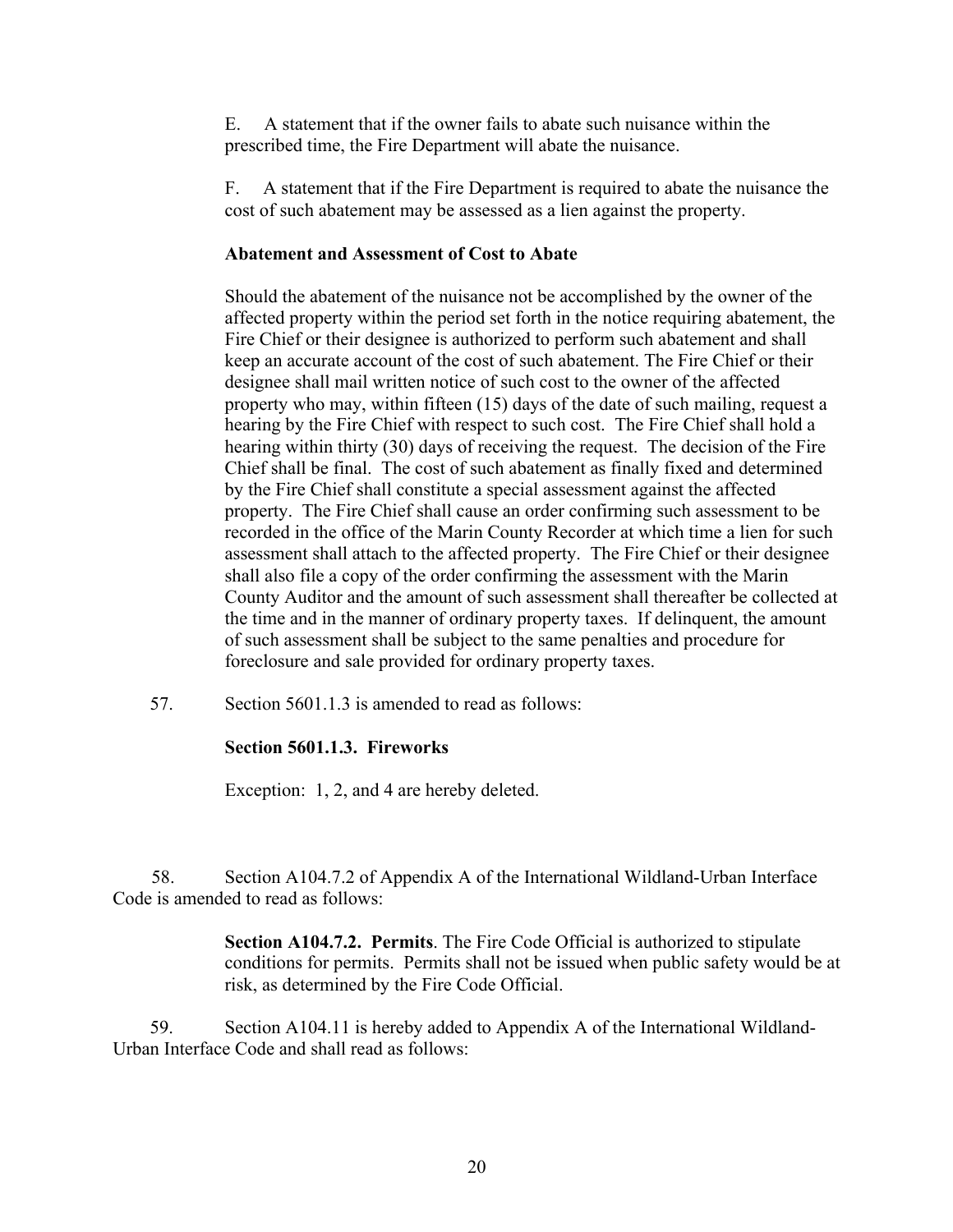**Section A104.11. Tracer Bullets, Tracer Charges, Rockets, and Model Aircraft.** Tracer bullets and tracer charges shall not be possessed, fired, or caused to be fired into or across hazardous fire areas. Rockets, model planes, gliders, and balloons powered with an engine, propellant, or other feature liable to start or cause a fire shall not be fired or projected into or across hazardous fire areas.

 60. Section A104.12 is hereby added to Appendix A of the International Wildland-Urban Interface Code and shall read as follows:

> **Section A104.12. Explosives and Blasting.** Explosives shall not be possessed, kept, stored, sold, offered for sale, given away, used, discharged, transported, or disposed of within hazardous fire areas except by permit from the Fire Code Official.

 61. Section A104.13 is hereby added to Appendix A of the International Wildland-Urban Interface Code and shall read as follows:

> **Section 104.13. Apiaries.** Lighted or smoldering material shall not be used in connection with smoking bees in or upon hazardous fire areas except by permit from the Fire Code Official.

# **SECTION 12. AUTHORITY TO ARREST AND ISSUE CITATIONS**

 (a) The Fire Chief, Chief Officers, Fire Marshal, and Fire Inspectors shall have authority to arrest or to cite any person who violates any provision of this Chapter involving the Fire Code or the California Building Standards Code regulations relating to fire and panic safety as adopted by the State Fire Marshal in the manner provided for the arrest or release on citation and notice to appear with respect to misdemeanors or infractions, as prescribed by Chapters 5, 5c, and 5d of Title 3, Part 2 of the California Penal Code, including Section 853.6, or as the same hereafter may be amended.

 (b) It is the intent of the Board of Directors of the Sleepy Hollow Fire Protection District that the immunities provided in Penal Code Section 836.5 be applicable to aforementioned officers and employees exercising their arrest or citation authority within the course and scope of their employment pursuant to this Chapter.

# **SECTION 13. PENALTIES**

 (a) The violations of the Fire Code as adopted herein are misdemeanors/infractions and are subject to the penalties set forth herein.

 (b) If a criminal citation is issued, penalties shall be per Sections 109 or 111 of this Code. If an administrative citation is issued, the penalties are as follows: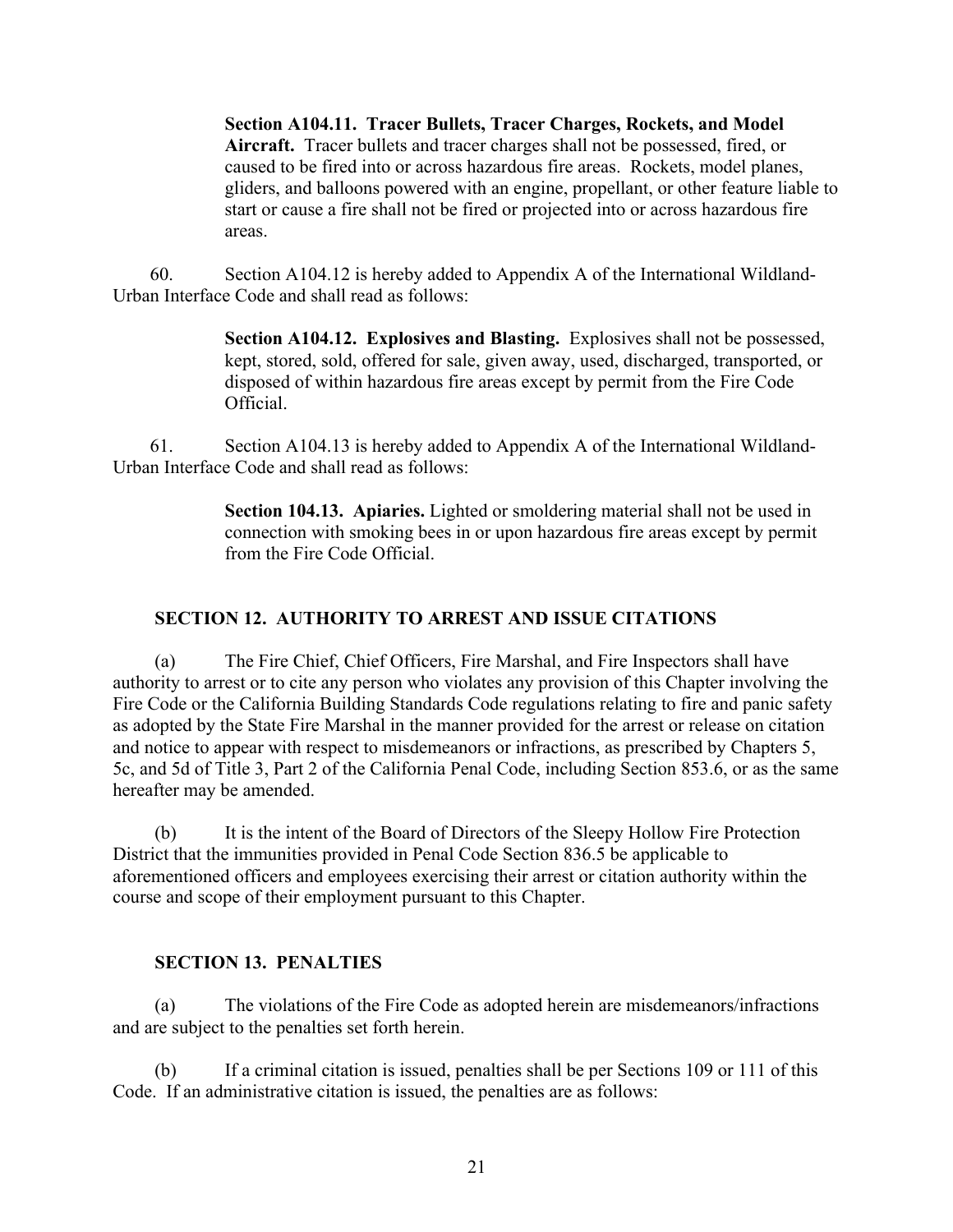(c) The first citation within a twelve (12) month period for violations of the Fire Code and any amendments adopted herein shall be treated as a Civil Penalty payable directly to the Ross Valley Fire Department and is set at One Hundred Fifty Dollars (\$150.00) plus the actual costs of all inspections required to gain compliance at the rate set from time to time by the Ross Valley Fire Department Said civil penalties shall be a debt owed to the Department by the person responsible for the violation within thirty (30) days after the date of mailing of the citation unless an appeal is filed as provided in Section 11. Upon failure to pay the civil penalty when due, the responsible person shall be liable in a civil action brought by the Ross Valley Fire Department for such civil penalty and costs of the litigation, including reasonable attorneys' fees.

 (d) Any subsequent citations within a twelve (12) month period for any violations of the Fire Code and any amendments adopted herein shall be misdemeanors/infractions and shall be subject to the penalties set forth herein.

 (e) The imposition of one penalty for any violation shall not excuse the violation or permit it to continue and all such persons shall be required to correct or remedy such violations or defects within a reasonable time and, when not otherwise specified, each day that a violation occurs or continues after a final notice has been delivered shall constitute a separate offense. The application of both penalties shall not be held to prevent the enforced correction of prohibited conditions.

 (f) Nothing contained in Subsections (a) through (f) of this Section shall be construed or interpreted to prevent the Ross Valley Fire Department from recovering all costs associated with a Ross Valley Fire Department response as described in Section 104.12 of the 2015 International Fire Code, as amended.

 (g) Any violation of any provision of this Chapter shall constitute a public nuisance and shall entitle the Ross Valley Fire Department to collect the costs of abatement and related administrative costs by a nuisance abatement lien as more particularly set forth in Government Code Section 38773.1 and by special assessment to be collected by the County Tax Collector as more particularly set forth in Government Code Section 38773.5. At least thirty (30) days prior to recordation of the lien or submission of the report to the Tax Collector for collection of this special assessment, the record owner shall receive notice from the Chief of the Ross Valley Fire Department intent to charge the property owner for all administrative costs associated with enforcement of this Ordinance and abatement of the nuisance. The notice shall include a summary of costs associated with enforcement of this Ordinance and abatement of the nuisance. The property owner may appeal the Fire Chief's decision to the Board of Directors of the Ross Valley Fire Department within fifteen (15) days of the date of the notice and request a public hearing prior to recordation of the lien or submission of the report to the County Tax Collector for collection of the special assessment. In addition to the foregoing, the Ross Valley Fire Department is authorized to prosecute a civil action to collect such abatement costs from the property owner or other person in possession or control of the affected property and shall be entitled to recover such abatement costs, together with the cost of litigation, including reasonable attorneys' fees. The provisions of this Section shall also apply to corrective actions for the clearance of brush or vegetative growth from structures as outlined in Section 109.3.2.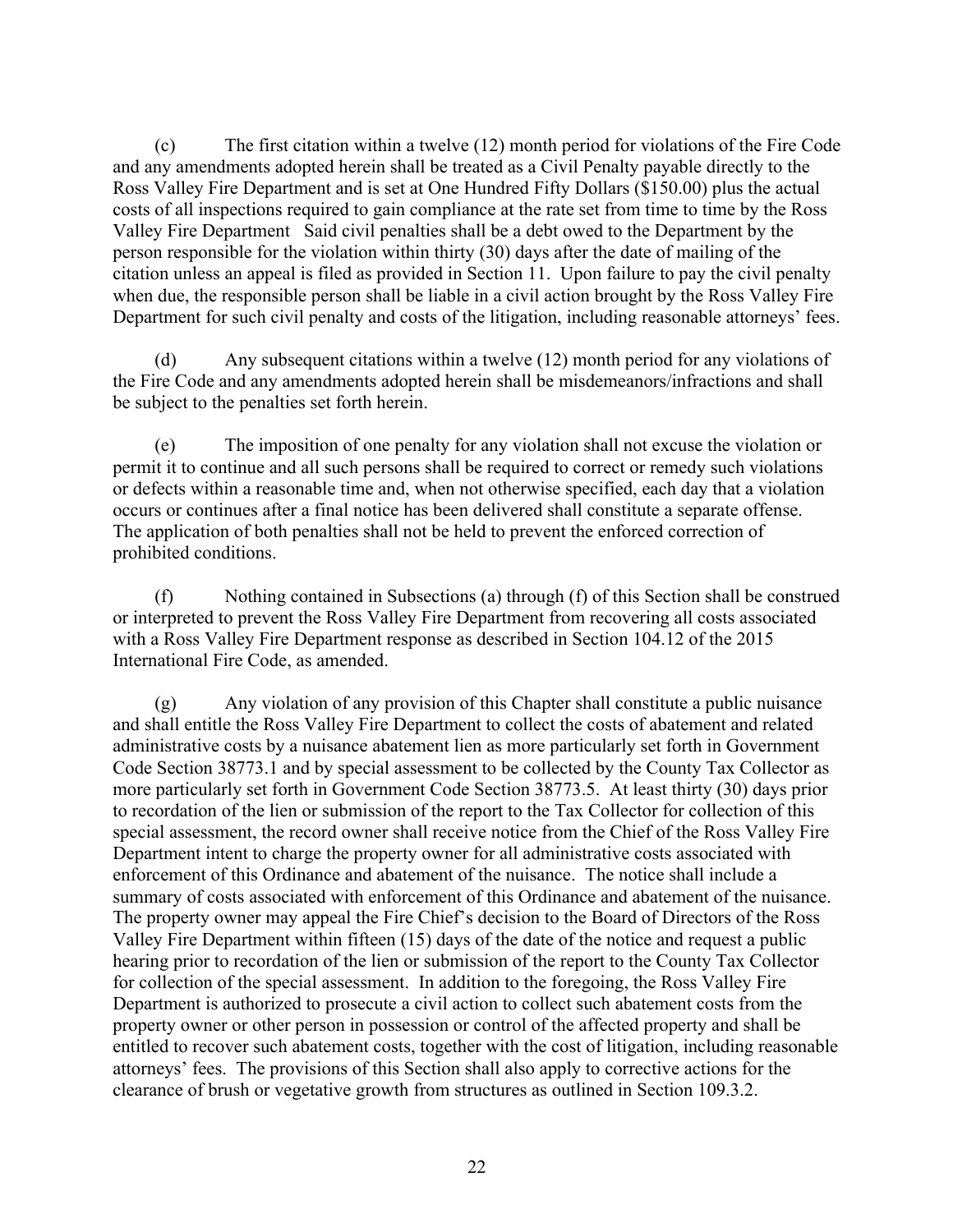#### **SECTION 14. APPEALS**

 (a) Any person receiving a citation for a civil penalty pursuant to Subsection (b) of Section 13 or a bill for Ross Valley Fire Department response costs and expenses pursuant to Section 104.12 of the Fire Code, may file within thirty (30) days after the date of mailing the citation or bill, an administrative appeal against imposition of the civil penalty or response costs and expense. The appeal shall be in writing and filed with the Fire Chief, and shall include a copy of the bill and statement of the grounds for appeal. The Fire Chief shall conduct an administrative hearing on the appeal, after giving the appellant at least ten (10) days' advance written notice of the time and place of the hearing. Within ten (10) days after the hearing the Fire Chief shall give written notice of the decision to the appellant, which decision shall be final. If the appeal is denied in part or full, all amounts due shall be paid within thirty (30) days after the mailing of the notice of the decision of the hearing officer.

 (b) Whenever the Fire Chief shall disapprove an application or refuse to grant a permit applied for, or when it is claimed that the provisions of the code do not apply or that the true intent and meaning of the code have been misconstrued or wrongly interpreted, the applicant may appeal from the decision of the Fire Chief to the Board of Directors of the Ross Valley Fire Department within 10 days from the date of the decision. The provision of this section shall not apply to corrective actions for the clearance of brush or vegetative growth from structures as outlined in various sections of this Code, or to matters for which an appeal is provided pursuant to Section 14 (a) above.

#### **SECTION 15. FORMER ORDINANCES**

 All former ordinances or parts thereof conflicting or inconsistent with the provisions of this Ordinance or the Code hereby adopted are hereby repealed.

#### **SECTION 16. VALIDITY**

 If any Section, Subsection, sentence, clause, or phrase of this Ordinance is for any reason held to be invalid, such decision shall not affect the validity of the remaining portions of this Ordinance. The Board of Directors of the Sleepy Hollow Fire Protection District hereby declares that it would have adopted the Ordinance and each Section, Subsection, sentence, clause, or phrase thereof irrespective of the fact that any one or more Sections, Subsections, sentences, clauses, or phrases thereof shall be declared invalid.

#### **SECTION 17. ORDINANCE PUBLICATION AND EFFECTIVE DATE**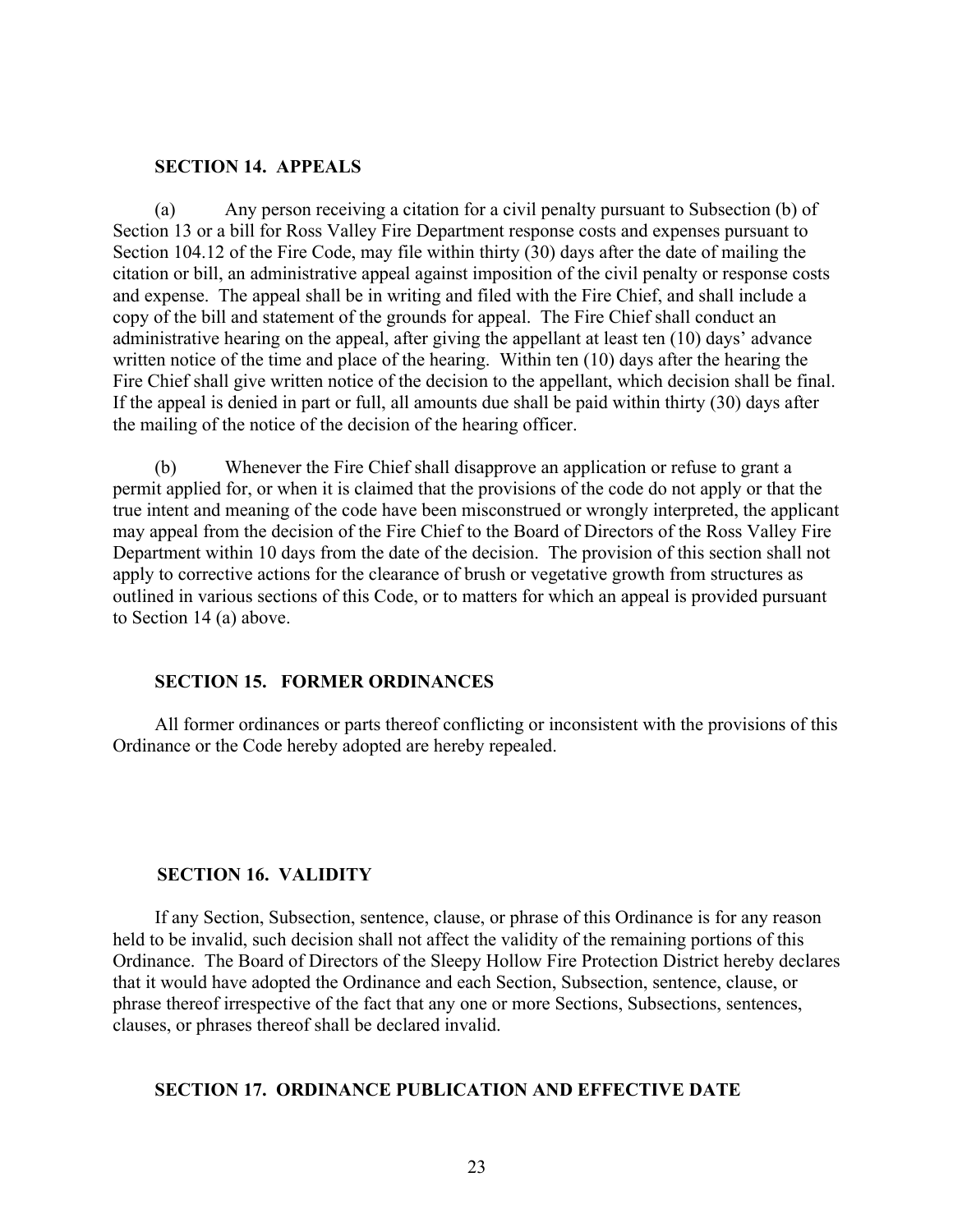A summary of this Ordinance shall be published and a certified copy of the full text of this Ordinance shall be posted in the office of the Sleepy Hollow Fire District Secretary at least five (5) days prior to the Board of Directors meeting at which it is adopted.

 This Ordinance shall be in full force and effective thirty (30) days after its final passage, and the summary of this Ordinance shall be published within fifteen (15) days after the adoption, together with the names of the Board of Directors voting for or against same, in the *Marin Independent Journal*, a newspaper of general circulation published in the City of Novato, County of Marin, State of California.

 Within fifteen (15) days after adoption, the Sleepy Hollow Fire Protection District Secretary shall also post in the office of the Sleepy Hollow Fire Protection District Secretary, a certified copy of the full text of this Ordinance along with the names of those Board of Directors members voting for and against the Ordinance.

### **SECTION 18. CALIFORNIA ENVIRONMENTAL QUALITY ACT**

 The Board of Directors of the Sleepy Hollow Fire Protection District finds that adoption of this Ordinance is exempt from the California Environmental Quality Act (CEQA) under California Code of Regulations, Title 14, Section 15061(b)(3).

> Richard C. Shortall, Jr. President of the Board of Directors

 $\mathcal{L}_\text{max}$  , where  $\mathcal{L}_\text{max}$  and  $\mathcal{L}_\text{max}$ 

Attest:

Thomas J. Finn, Secretary Sleepy Hollow Fire Protection District

 The foregoing **Ordinance No. 2016-2** was introduced and its first reading waived at a Special Meeting of the Board of Directors of the Sleepy Hollow Fire Protection District held on the 7th day of November 2016, and ordered passed to print by the following vote, to wit:

AYES: Board Members: Shortall, Finn

NOES: Board Members:

ABSENT: Board Members: Warner